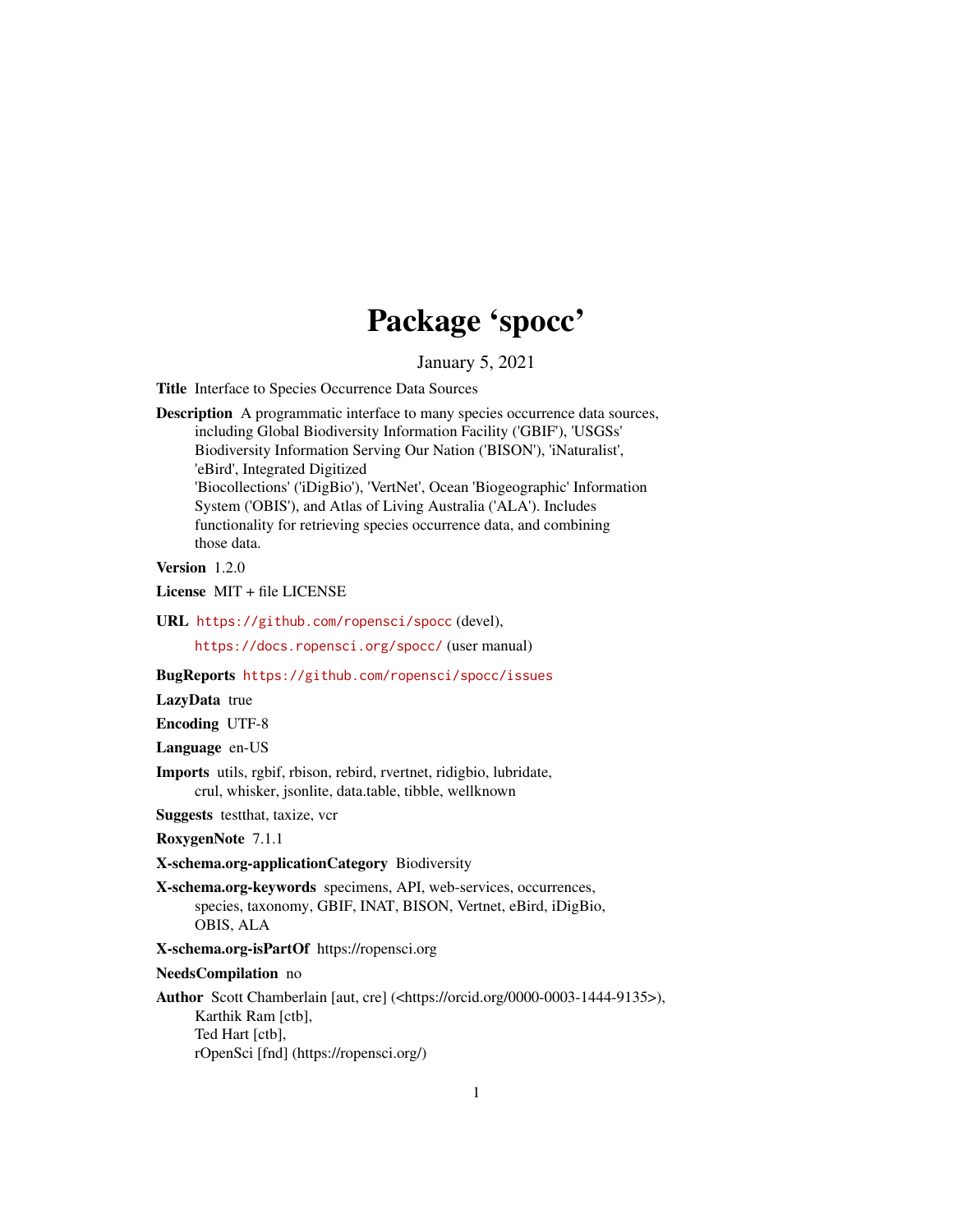<span id="page-1-0"></span>Maintainer Scott Chamberlain <myrmecocystus@gmail.com> Repository CRAN Date/Publication 2021-01-05 20:50:03 UTC

# R topics documented:

|       |                                                                                                                         | $\overline{2}$ |
|-------|-------------------------------------------------------------------------------------------------------------------------|----------------|
|       | as.ala<br>a constitution de la constitution de la constitution de la constitution de la constitution de la constitution | $\overline{4}$ |
|       |                                                                                                                         | -5             |
|       |                                                                                                                         | -6             |
|       |                                                                                                                         | -6             |
|       |                                                                                                                         | 7              |
|       |                                                                                                                         | -8             |
|       |                                                                                                                         | - 9            |
|       |                                                                                                                         |                |
|       |                                                                                                                         |                |
|       |                                                                                                                         |                |
|       |                                                                                                                         |                |
|       |                                                                                                                         |                |
|       |                                                                                                                         |                |
|       |                                                                                                                         |                |
|       |                                                                                                                         |                |
|       |                                                                                                                         |                |
|       |                                                                                                                         | -31            |
| Index |                                                                                                                         | 33             |

spocc-package *Interface to many species occurrence data sources*

#### Description

A programmatic interface to many species occurrence data sources, including GBIF, USGS's BI-SON, iNaturalist, Berkeley Ecoinformatics Engine, eBird, iDigBio, VertNet, OBIS, and ALA. Includes functionality for retrieving species occurrence data, and combining that data.

#### Package API

The main function to use is [occ\(\)](#page-12-1) - a single interface to many species occurrence databases (see below for a list).

Other functions include:

- [occ2df\(\)](#page-25-1) Combine results from occ into a data.frame
- [wkt\\_vis\(\)](#page-30-1) Visualize WKT strings (used to define geometry based searches for some data sources) in an interactive map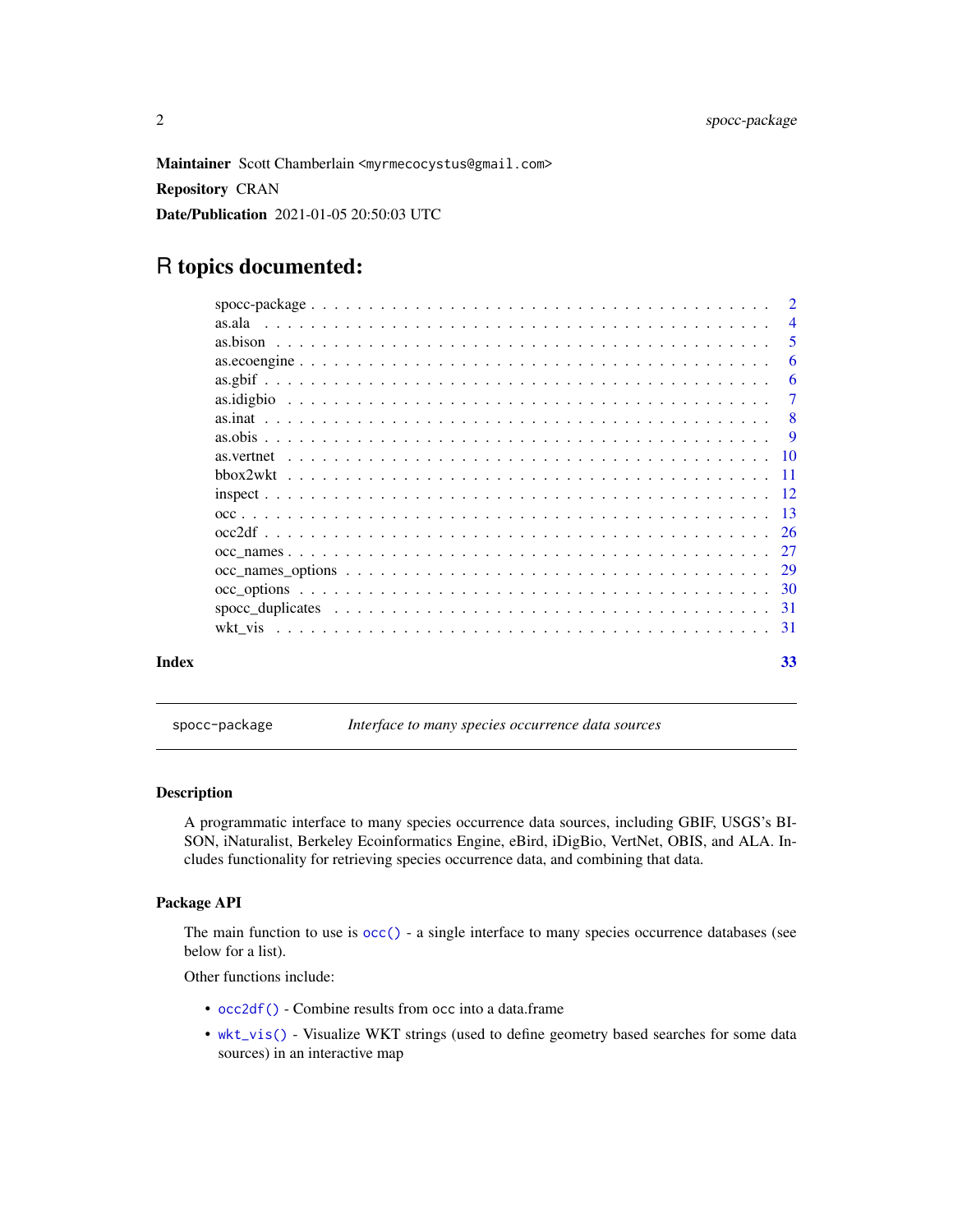spocc-package 3

Currently supported species occurrence data sources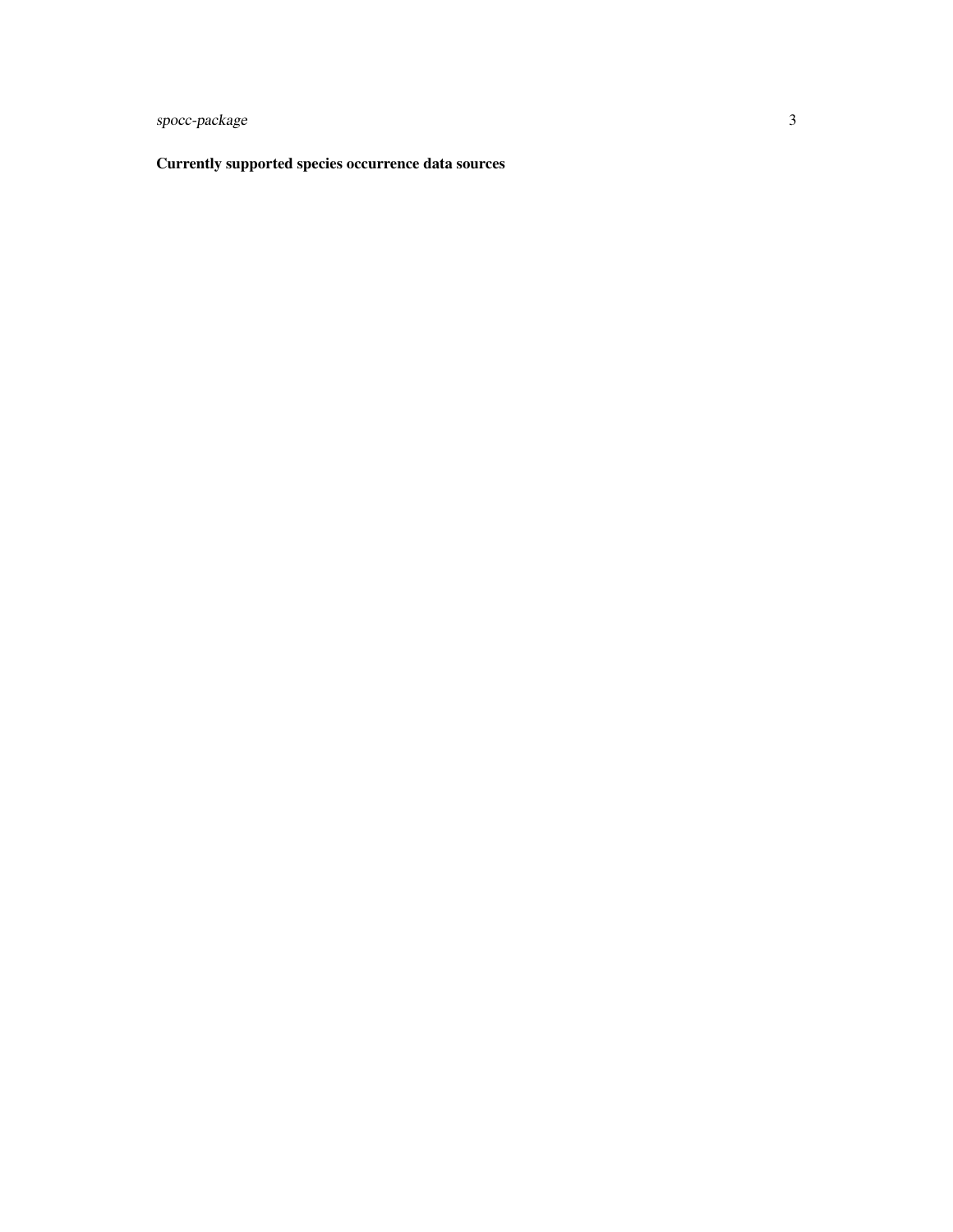<span id="page-3-0"></span>Provider Web GBIF BISON eBird iNaturalist VertNet iDigBio OBIS ALA

# Duplicates

See [spocc\\_duplicates\(\)](#page-30-2) for more.

# Clean data

All data cleaning functionality is in a new package: scrubr (). On CRAN: . See also package

### Make maps

All mapping functionality is now in a separate package: mapr` () (formerly known as spoccutils'). On CRAN:

#### Author(s)

Scott Chamberlain

<span id="page-3-1"></span>as.ala *Coerce occurrence keys to ALA id objects*

# Description

Coerce occurrence keys to ALA id objects

#### Usage

 $as.ala(x, ...)$ 

|   | Various inputs, including the output from a call to $\text{occ}()$ (class occdat), $\text{occ2df()}$<br>(class data.frame), or a list, numeric, alakey, or occkey. |
|---|--------------------------------------------------------------------------------------------------------------------------------------------------------------------|
| . | curl options; named parameters passed on to crul: : HttpClient ()                                                                                                  |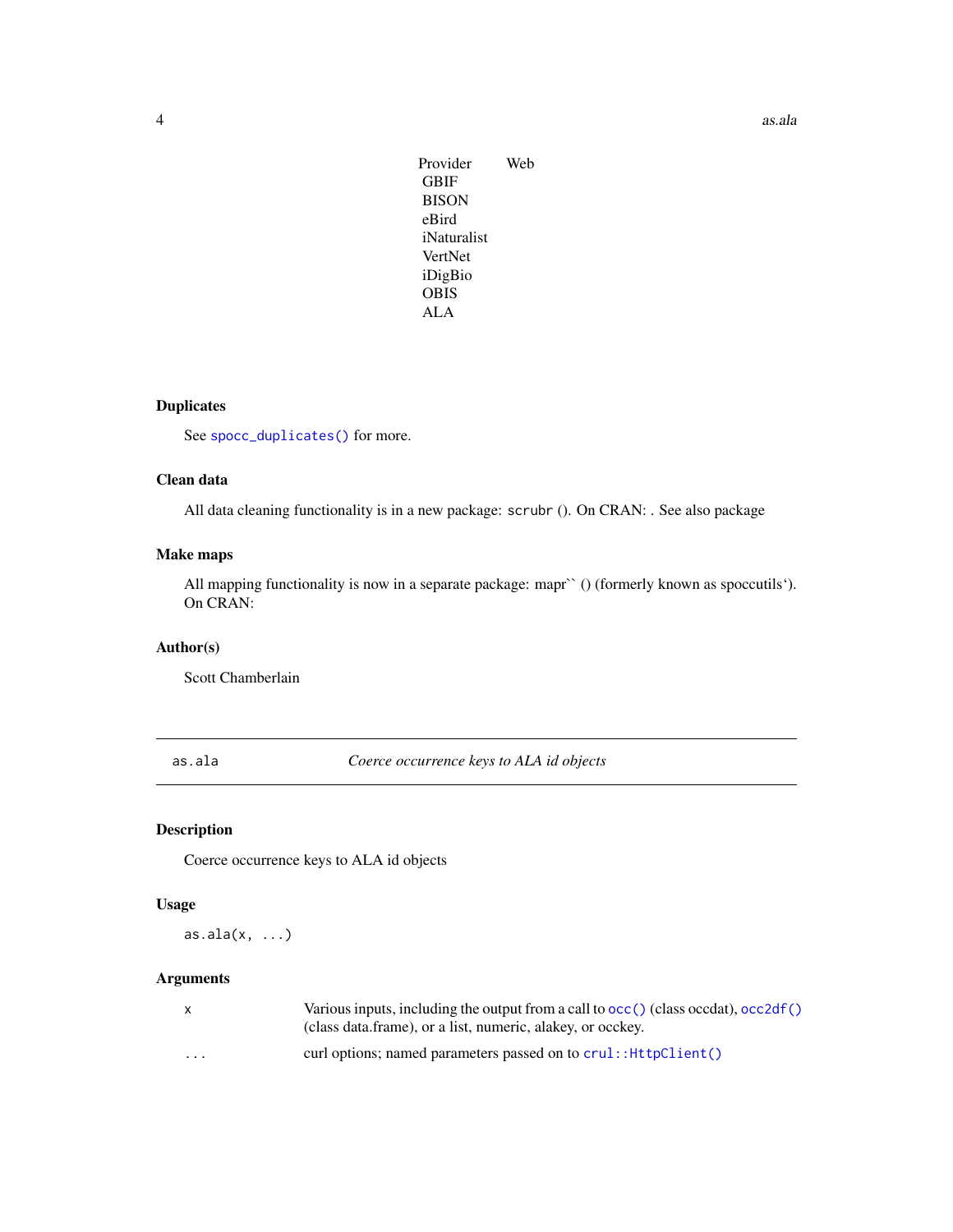#### <span id="page-4-0"></span>as.bison 5

#### Value

One or more in a list of both class alakey and occkey

#### See Also

```
Other coercion: as.bison(), as.gbif(), as.idigbio(), as.inat(), as.obis(), as.vertnet()
```
#### Examples

```
## Not run:
spnames <- c('Barnardius zonarius', 'Grus rubicunda', 'Cracticus tibicen')
out <- occ(query=spnames, from='ala', limit=2)
(res <- occ2df(out))
(tt <- as.ala(out))
as.ala(x = res$key[1])
```
## End(Not run)

<span id="page-4-1"></span>as.bison *Coerce occurrence keys to bisonkey/occkey objects*

#### Description

Coerce occurrence keys to bisonkey/occkey objects

#### Usage

 $as.bison(x, ...)$ 

#### Arguments

| X.       | Various inputs, including the output from a call to $\text{occ}(\cdot)$ (class occdat), occ2df() |
|----------|--------------------------------------------------------------------------------------------------|
|          | (class data frame), or a list, numeric, character, or bisonkey, or occkey.                       |
| $\cdots$ | curl options; named parameters passed on to $crul$ : $HttpClient()$                              |

#### Details

Internally, we use  $rbison:bison\_solv()$ , same function we use internally within the [occ\(\)](#page-12-1) function. Although, we query here with the occurrenceID parameter to get the occurrence directly instead of searching for it.

### Value

One or more in a list of both class bisonkey and occkey

#### See Also

Other coercion: [as.ala\(](#page-3-1)), [as.gbif\(](#page-5-1)), [as.idigbio\(](#page-6-1)), [as.inat\(](#page-7-1)), [as.obis\(](#page-8-1)), [as.vertnet\(](#page-9-1))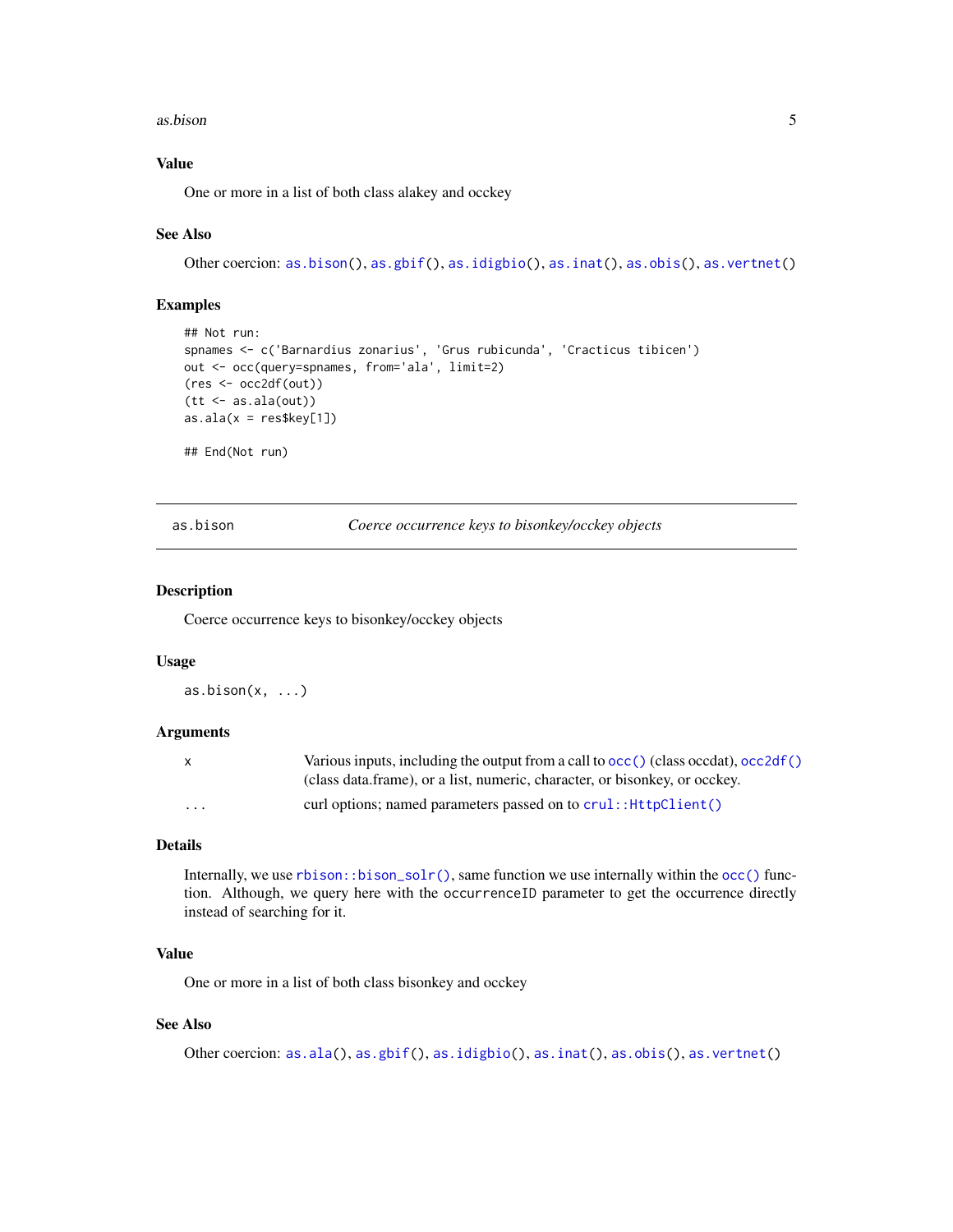<span id="page-5-0"></span>6 assets and the contract of the contract of the contract of the contract of the contract of the contract of the contract of the contract of the contract of the contract of the contract of the contract of the contract of t

#### Examples

```
## Not run:
spnames <- c('Accipiter striatus', 'Setophaga caerulescens',
  'Spinus tristis')
out <- occ(query=spnames, from='bison', limit=2)
res <- occ2df(out)
(tt <- as.bison(out))
(uu <- as.bison(res))
as.bison(as.numeric(res$key[1]))
as.bison(res$key[1])
as.bison(as.list(res$key[1:2]))
as.bison(tt[[1]])
as.bison(uu[[1]])
as.bison(tt[1:2])
## End(Not run)
```
as.ecoengine *Coerce occurrence keys to ecoenginekey/occkey objects*

### Description

DEFUNCT

#### Usage

```
as.ecoengine(...)
```
### Arguments

... ignored

<span id="page-5-1"></span>as.gbif *Coerce occurrence keys to gbifkey/occkey objects*

### Description

Coerce occurrence keys to gbifkey/occkey objects

#### Usage

as.gbif $(x, \ldots)$ 

|          | Various inputs, including the output from a call to $\text{occ}(\cdot)$ (class occdat), $\text{occ2df}(\cdot)$ |
|----------|----------------------------------------------------------------------------------------------------------------|
|          | (class data.frame), or a list, numeric, character, gbifkey, or occkey.                                         |
| $\cdots$ | curl options; named parameters passed on to $crul$ : $HttpClient()$                                            |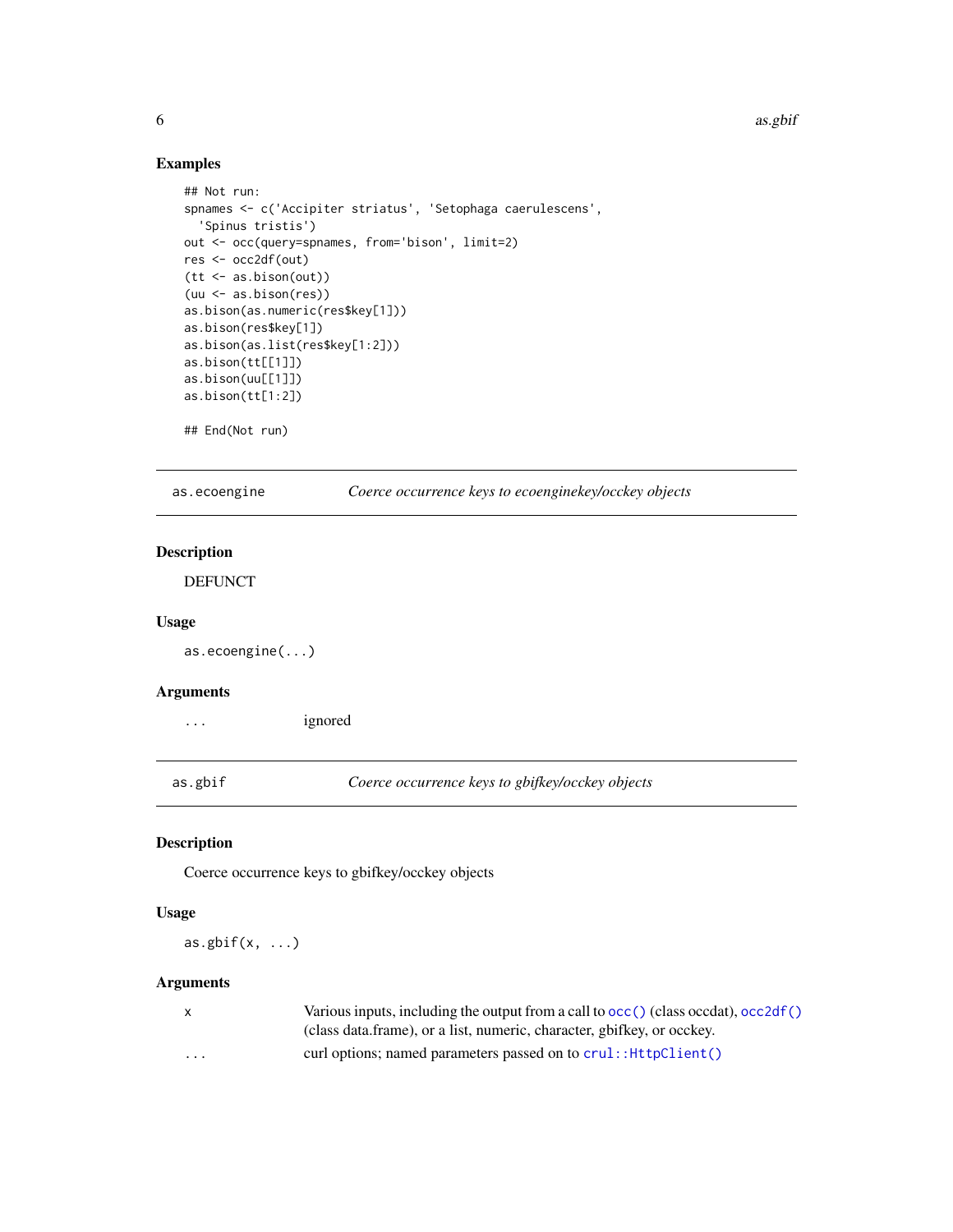#### <span id="page-6-0"></span>as.idigbio 7

# Details

Internally, we use [rgbif::occ\\_get\(\)](#page-0-0), whereas [occ\(\)](#page-12-1) uses [rgbif::occ\\_data\(\)](#page-0-0). We can use [rgbif::occ\\_get\(\)](#page-0-0) here because we have the occurrence key to go directly to the occurrence record.

#### Value

One or more in a list of both class gbifkey and occkey

# See Also

```
as.ala(as.bison(as.idigbio(as.inat(as.obis(as.vertnet()
```
#### Examples

```
## Not run:
spnames <- c('Accipiter striatus', 'Setophaga caerulescens',
  'Spinus tristis')
out <- occ(query=spnames, from=c('gbif','ebird'),
  gbifopts=list(hasCoordinate=TRUE), limit=2)
res <- occ2df(out)
(tt <- as.gbif(out))
(uu <- as.gbif(res))
as.gbif(as.numeric(res$key[1]))
as.gbif(res$key[1])
as.gbif(as.list(res$key[1:2]))
as.gbif(tt[[1]])
as.gbif(uu[[1]])
as.gbif(tt[1:2])
## End(Not run)
```
<span id="page-6-1"></span>as.idigbio *Coerce occurrence keys to idigbio objects*

### Description

Coerce occurrence keys to idigbio objects

#### Usage

as.idigbio(x, ...)

| $\mathsf{X}$            | Various inputs, including the output from a call to $\text{occ}(\cdot)$ (class occdat), occ2df() |
|-------------------------|--------------------------------------------------------------------------------------------------|
|                         | (class data.frame), or a list, numeric, character, idigbiokey, or occkey.                        |
| $\cdot$ $\cdot$ $\cdot$ | curl options; named parameters passed on to $http://GET()$                                       |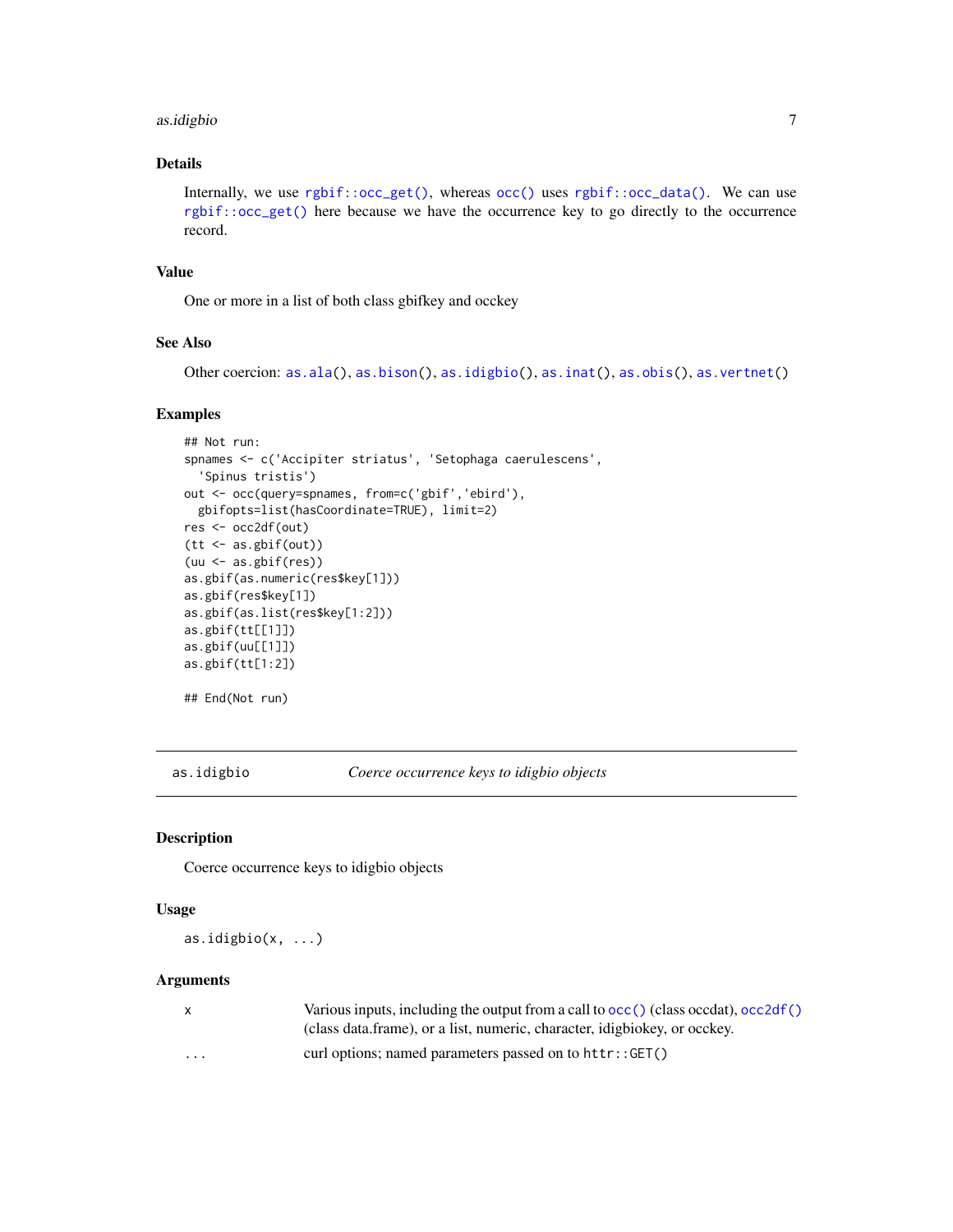<span id="page-7-0"></span>Internally, we use idig\_view\_records, whereas we use [idig\\_search\\_records\(\)](#page-0-0) in the [occ\(\)](#page-12-1) function.

#### Value

One or more in a list of both class idigbiokey and occkey

# See Also

```
as.ala(as.bison(as.gbif(as.inat(as.obis(as.vertnet()
```
#### Examples

```
## Not run:
spnames <- c('Accipiter striatus', 'Setophaga caerulescens',
  'Spinus tristis')
out <- occ(query=spnames, from='idigbio', limit=2)
res <- occ2df(out)
(tt <- as.idigbio(out))
(uu <- as.idigbio(res))
as.idigbio(res$key[1])
as.idigbio(as.list(res$key[1:2]))
as.idigbio(tt[[1]])
as.idigbio(uu[[1]])
as.idigbio(tt[1:2])
library("dplyr")
bind_rows(lapply(tt, function(x) data.frame(unclass(x)$data)))
```
## End(Not run)

<span id="page-7-1"></span>as.inat *Coerce occurrence keys to iNaturalist id objects*

#### Description

Coerce occurrence keys to iNaturalist id objects

#### Usage

as.inat $(x, \ldots)$ 

| X        | Various inputs, including the output from a call to $\text{occ}(\cdot)$ (class occdat), $\text{occ2df}(\cdot)$ |
|----------|----------------------------------------------------------------------------------------------------------------|
|          | (class data frame), or a list, numeric, character, inatkey, or occkey.                                         |
| $\cdots$ | curl options; named parameters passed on to $crul$ : $HttpClient()$                                            |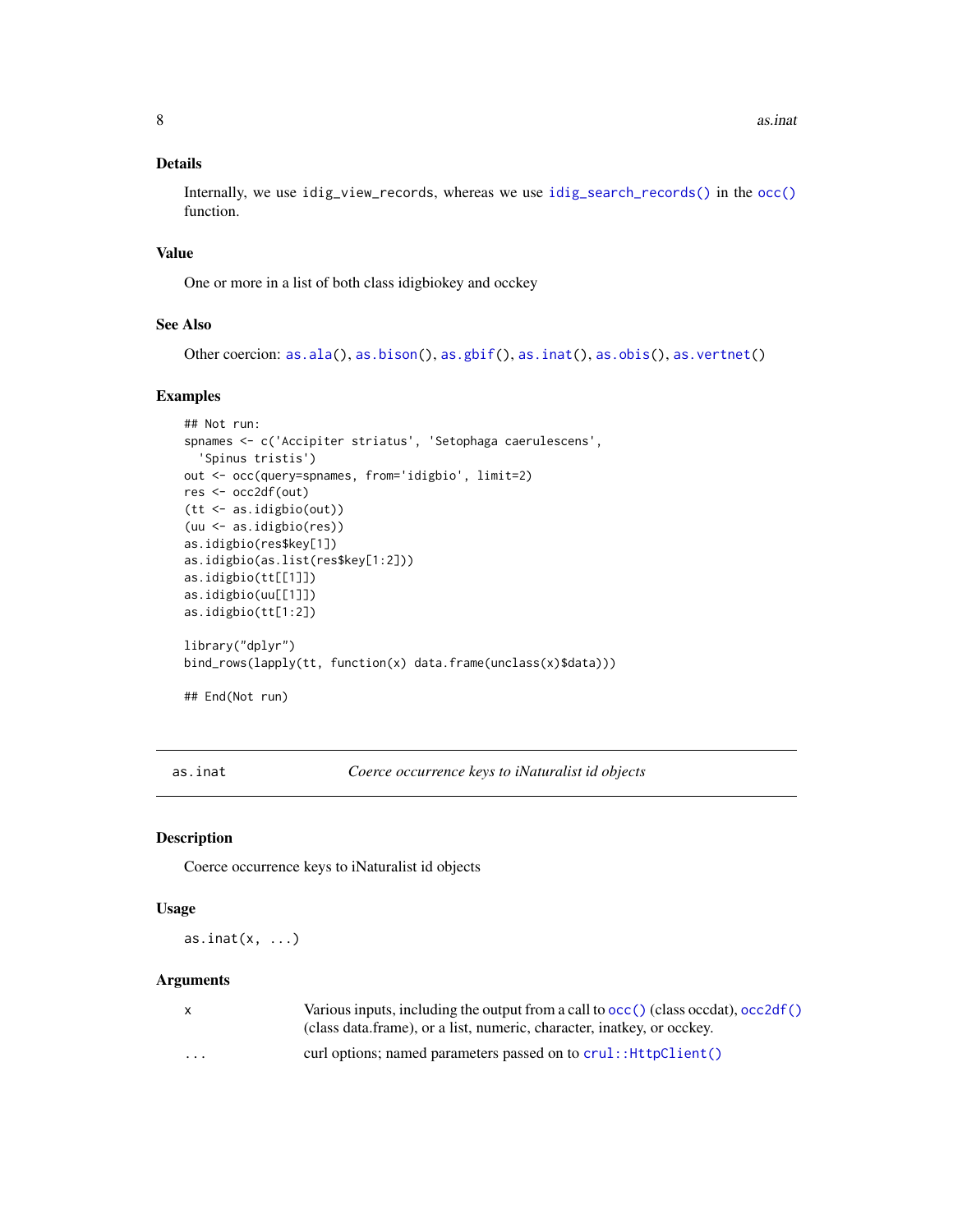#### <span id="page-8-0"></span>as.obis 9

### Value

One or more in a list of both class inatkey and occkey

#### See Also

Other coercion: [as.ala\(](#page-3-1)), [as.bison\(](#page-4-1)), [as.gbif\(](#page-5-1)), [as.idigbio\(](#page-6-1)), [as.obis\(](#page-8-1)), [as.vertnet\(](#page-9-1))

#### Examples

```
## Not run:
spnames <- c('Accipiter striatus', 'Setophaga caerulescens',
  'Spinus tristis')
out <- occ(query=spnames, from='inat', limit=2)
res <- occ2df(out)
(tt <- as.inat(out))
(uu <- as.inat(res))
as.inat(res$key[1])
as.inat(as.list(res$key[1:2]))
as.inat(tt[[1]])
as.inat(uu[[1]])
as.inat(tt[1:2])
```
## End(Not run)

<span id="page-8-1"></span>as.obis *Coerce occurrence keys to obis id objects*

#### Description

Coerce occurrence keys to obis id objects

#### Usage

 $as.obs(x, \ldots)$ 

### Arguments

| $\mathsf{X}$ | Various inputs, including the output from a call to $\text{occ}()$ (class occdat), $\text{occ2df()}$ |
|--------------|------------------------------------------------------------------------------------------------------|
|              | (class data.frame), or a list, numeric, obiskey, or occkey.                                          |
| $\cdots$     | curl options; named parameters passed on to $crul$ : $HttpClient()$                                  |

#### Value

One or more in a list of both class obiskey and occkey

# See Also

Other coercion: [as.ala\(](#page-3-1)), [as.bison\(](#page-4-1)), [as.gbif\(](#page-5-1)), [as.idigbio\(](#page-6-1)), [as.inat\(](#page-7-1)), [as.vertnet\(](#page-9-1))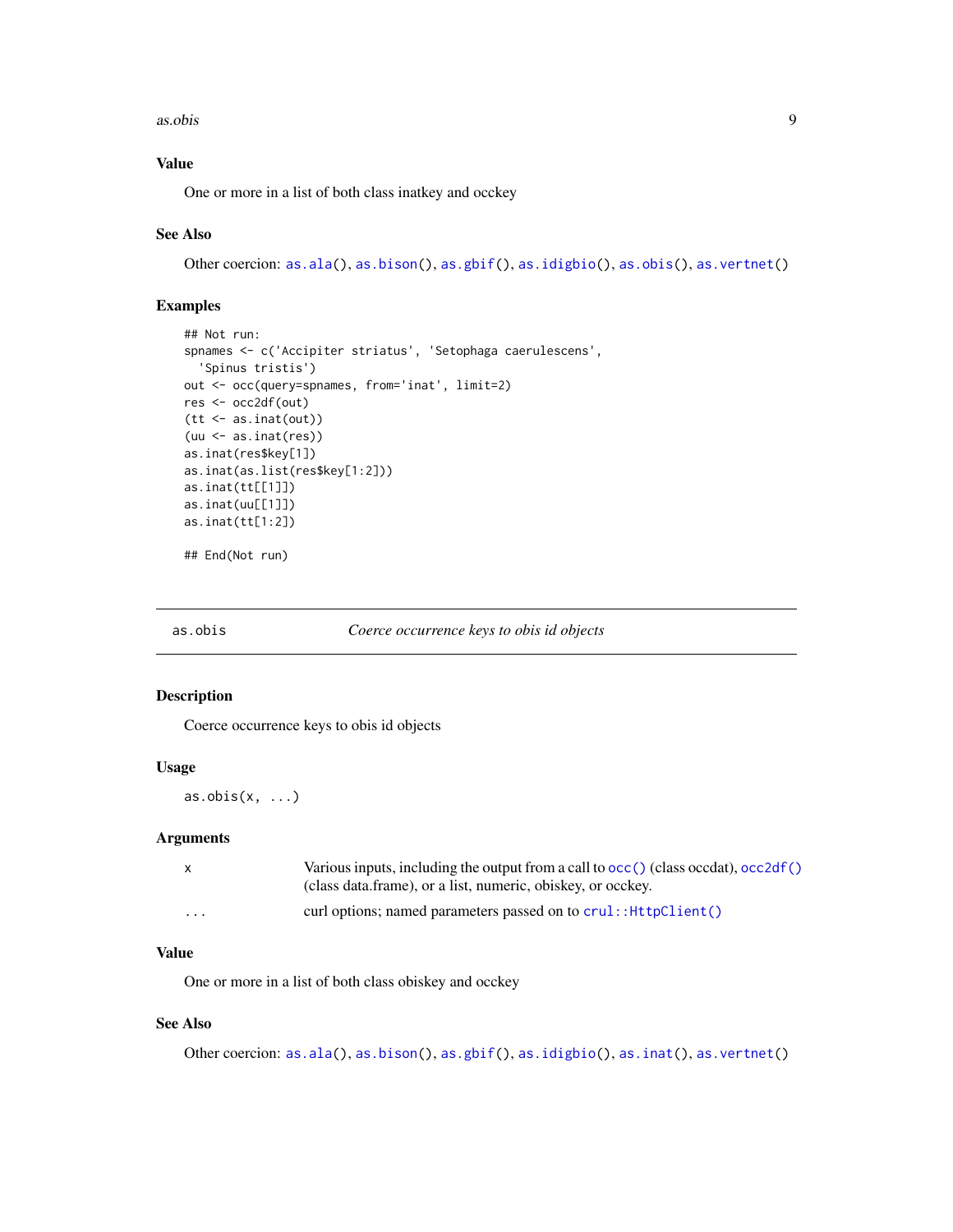<span id="page-9-0"></span>10 as.vertnet

#### Examples

```
## Not run:
spnames <- c('Mola mola', 'Loligo vulgaris', 'Stomias boa')
out <- occ(query=spnames, from='obis', limit=2)
(res <- occ2df(out))
(tt <- as.obis(out))
(uu <- as.obis(res))
as.obs(x = res$key[1])as.obis(as.list(res$key[1:2]))
as.obis(tt[[1]])
as.obis(uu[[1]])
as.obis(tt[1:2])
library("data.table")
rbindlist(lapply(tt, "[[", "results"),
  use.name = TRUE, fill = TRUE)## End(Not run)
```
as.vertnet *Coerce occurrence keys to vertnetkey/occkey objects*

#### Description

Coerce occurrence keys to vertnetkey/occkey objects

#### Usage

```
as.vertnet(x)
```
#### **Arguments**

x Various inputs, including the output from a call to [occ\(\)](#page-12-1) (class occdat), [occ2df\(\)](#page-25-1) (class data.frame), or a list, numeric, character, vertnetkey, or occkey.

#### Details

```
Internally, we use rvertnet::vert_id(), whereas occ() uses rvertnet::vertsearch().
```
#### Value

One or more in a list of both class vertnetkey and occkey

#### See Also

Other coercion: [as.ala\(](#page-3-1)), [as.bison\(](#page-4-1)), [as.gbif\(](#page-5-1)), [as.idigbio\(](#page-6-1)), [as.inat\(](#page-7-1)), [as.obis\(](#page-8-1))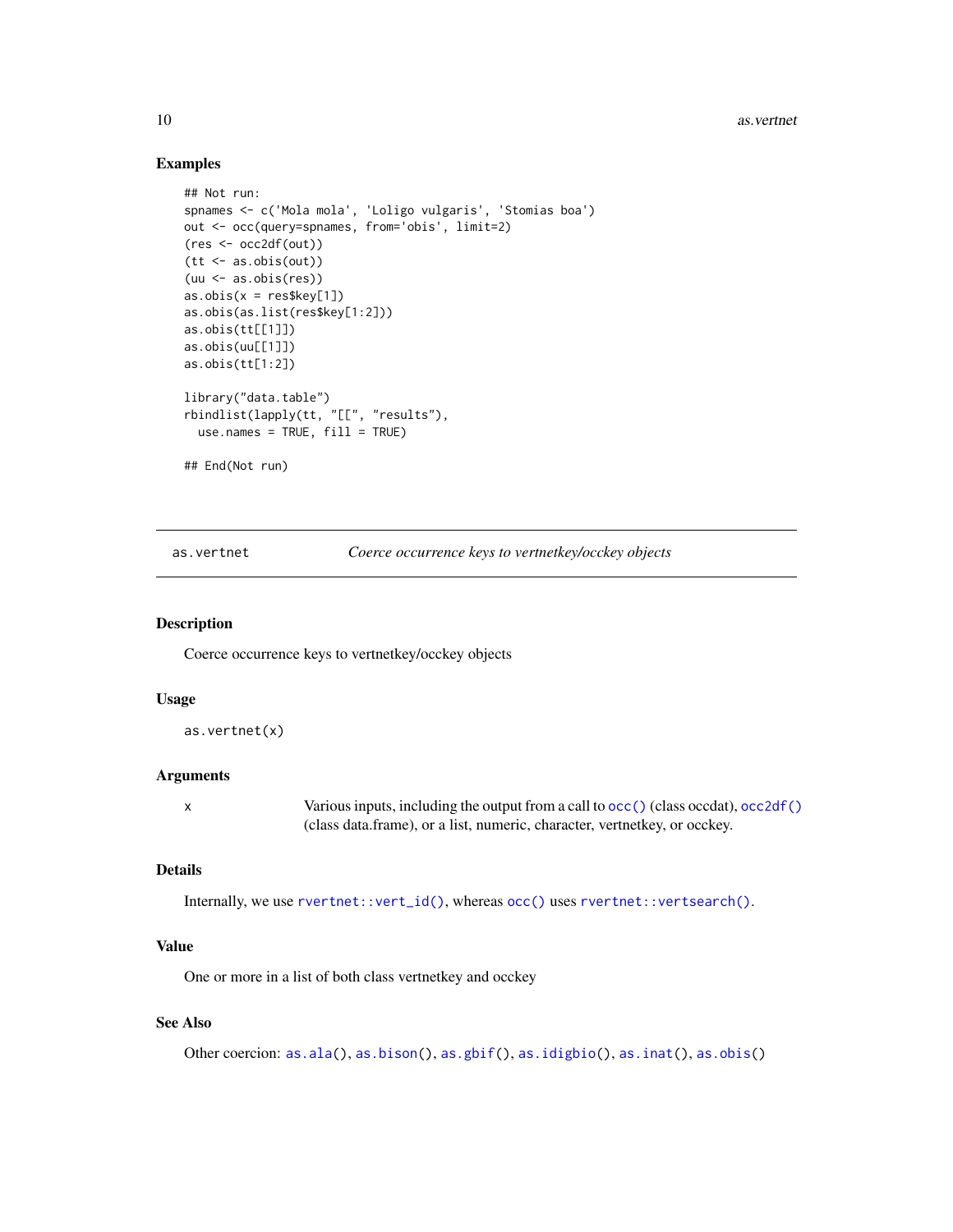#### <span id="page-10-0"></span>bbox2wkt 11

#### Examples

```
## Not run:
# spnames <- c('Accipiter striatus', 'Setophaga caerulescens',
# 'Spinus tristis')
# out <- occ(query=spnames, from='vertnet', has_coords=TRUE, limit=2)
# res <- occ2df(out)
# (tt <- as.vertnet(out))
# (uu <- as.vertnet(res))
# keys <- Filter(Negate(is.na), res$key)
# as.vertnet(keys[1])
# as.vertnet(as.list(keys[1:2]))
# as.vertnet(tt[[1]])
# as.vertnet(uu[[1]])
# as.vertnet(tt[1:2])
## End(Not run)
```
<span id="page-10-1"></span>

bbox2wkt *Convert a bounding box to a Well Known Text polygon, and a WKT to a bounding box*

#### Description

Convert a bounding box to a Well Known Text polygon, and a WKT to a bounding box

#### Usage

```
\text{bbox2wkt}(\text{min} x = \text{NA}, \text{min} y = \text{NA}, \text{max} x = \text{NA}, \text{max} y = \text{NA}, \text{bbox} = \text{NULL})
```
wkt2bbox(wkt)

#### Arguments

| minx | Minimum x value, or the most western longitude                  |
|------|-----------------------------------------------------------------|
| miny | Minimum y value, or the most southern latitude                  |
| maxx | Maximum x value, or the most eastern longitude                  |
| maxy | Maximum y value, or the most northern latitude                  |
| bbox | A vector of length 4, with the elements: minx, miny, maxx, maxy |
| wkt  | A Well Known Text string                                        |

#### Value

bbox2wkt returns an object of class charactere, a Well Known Text string of the form 'POLY-GON((minx miny, maxx miny, maxx maxy, minx maxy, minx miny))'

wkt2bbox returns a numeric vector of length 4, like c(minx, miny, maxx, maxy).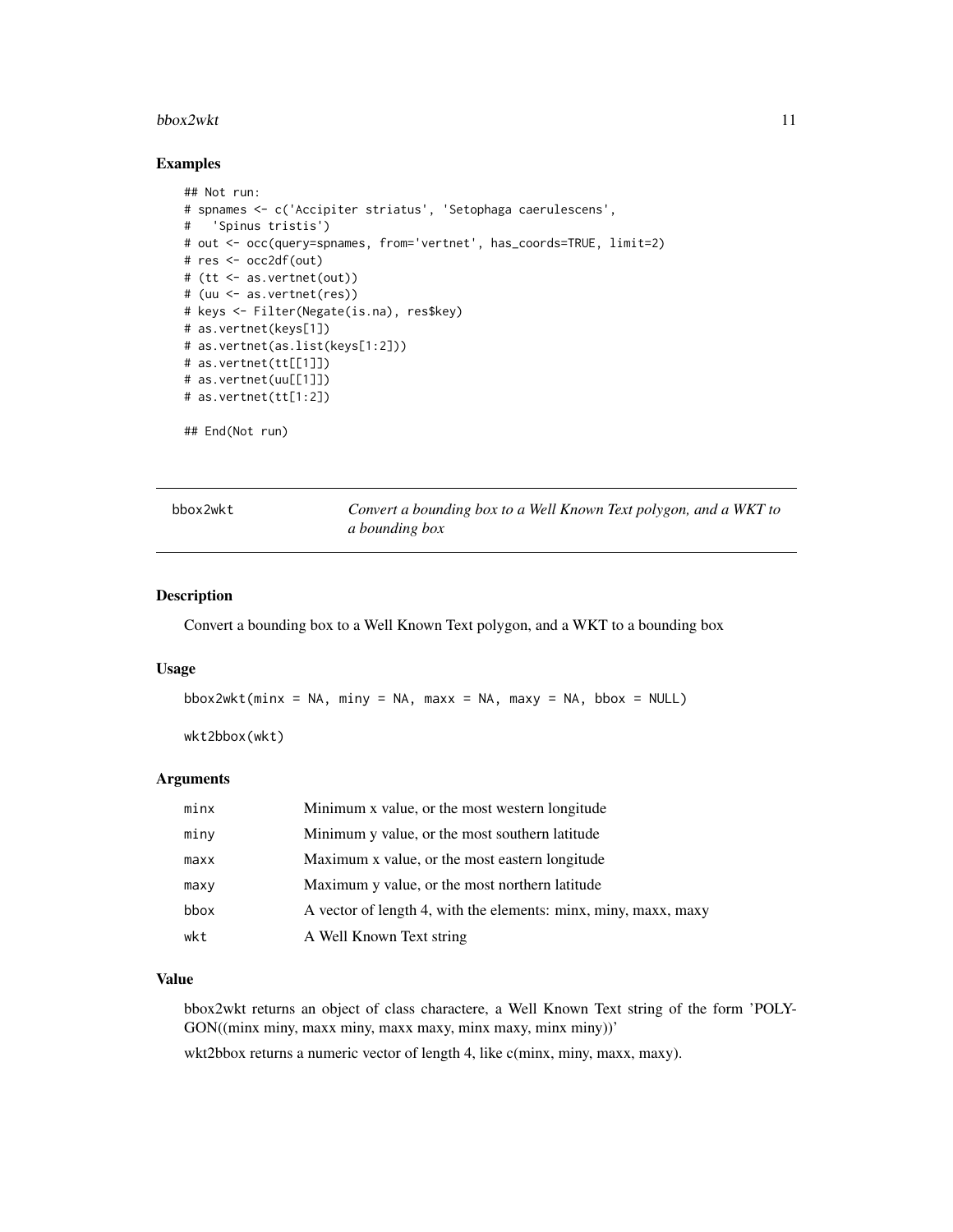#### See Also

Other bbox: [wkt\\_vis\(](#page-30-1)) Other bbox: [wkt\\_vis\(](#page-30-1))

#### Examples

# Convert a bounding box to a WKT

```
## Pass in a vector of length 4 with all values
bbox2wkt(bbox = c(-125.0, 38.4, -121.8, 40.9))
## Or pass in each value separately
bbox2wkt(-125.0, 38.4, -121.8, 40.9)
# Convert a WKT object to a bounding box
wkt <- "POLYGON((-125 38.4,-125 40.9,-121.8 40.9,-121.8 38.4,-125 38.4))"
wkt2bbox(wkt)
identical(
bbox2wkt(-125.0, 38.4, -121.8, 40.9),
 "POLYGON((-125 38.4,-121.8 38.4,-121.8 40.9,-125 40.9,-125 38.4))"
)
identical(
c(-125.0, 38.4, -121.8, 40.9),
 as.numeric(
   wkt2bbox(
     "POLYGON((-125 38.4,-125 40.9,-121.8 40.9,-121.8 38.4,-125 38.4))"
   )
)
\lambda
```
inspect *Get more data on individual occurrences*

#### Description

Fetches the complete record, which may or may not be the same as requested through [occ\(\)](#page-12-1). Some data providers have different ways to retrieve many occurrence records vs. single occurrence records - and sometimes the results are more verbose when retrieving a single occurrence record.

# Usage

```
inspect(x, from = "gbir")## S3 method for class 'data.frame'
inspect(x, from = "gbir")
```
<span id="page-11-0"></span>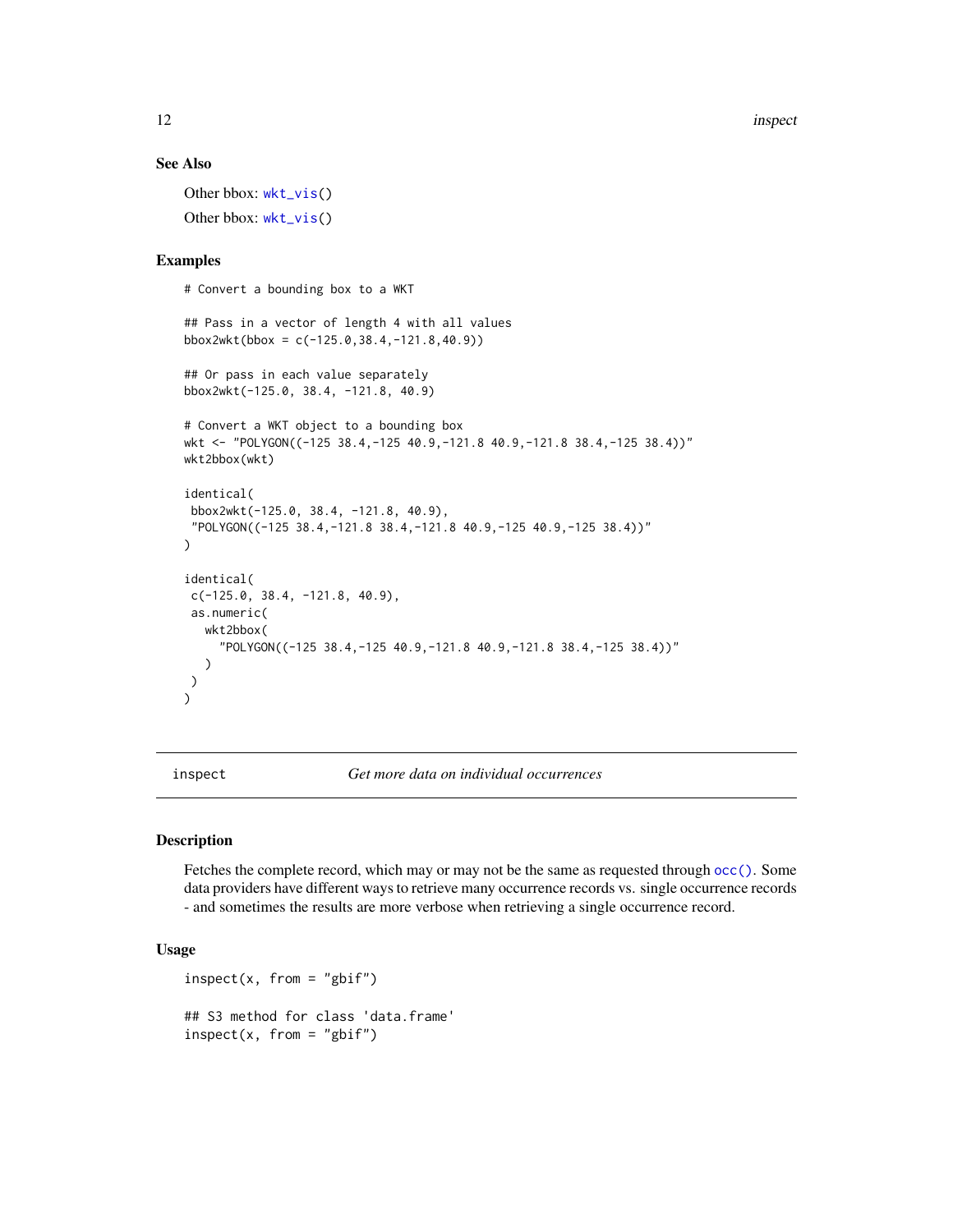```
## S3 method for class 'occdat'
inspect(x, from = "gbif")## S3 method for class 'occkey'
inspect(x, from = "gbir")
```
#### Arguments

| $\mathsf{x}$ | The output from $\text{occ}()$ call, output from call to $\text{occ2df}()$ , or an occurrence ID<br>as a occkey class. |
|--------------|------------------------------------------------------------------------------------------------------------------------|
| from         | (character) The data provider. One of gbif, bison, inat, or vertnet                                                    |

#### Value

A list, with each slot named for the data source, and then within data sources is a slot for each taxon, named by it's occurrence ID.

#### Examples

```
## Not run:
spnames <- c('Accipiter striatus', 'Spinus tristis')
out <- occ(query=spnames, from=c('gbif','bison'),
  gbifopts=list(hasCoordinate=TRUE), limit=2)
res <- occ2df(out)
inspect(res)
out <- occ(query=spnames, from='gbif', gbifopts=list(hasCoordinate=TRUE),
  limit=4)
res <- occ2df(out)
inspect(res)
# from occkeys
key <- as.gbif(res$key[1])
inspect(key)
# idigbio
spnames <- c('Accipiter striatus', 'Spinus tristis')
out <- occ(query=spnames, from='idigbio', limit=20)
inspect(out)
## End(Not run)
```
<span id="page-12-1"></span>occ *Search for species occurrence data across many data sources.*

#### Description

Search on a single species name, or many. And search across a single or many data sources.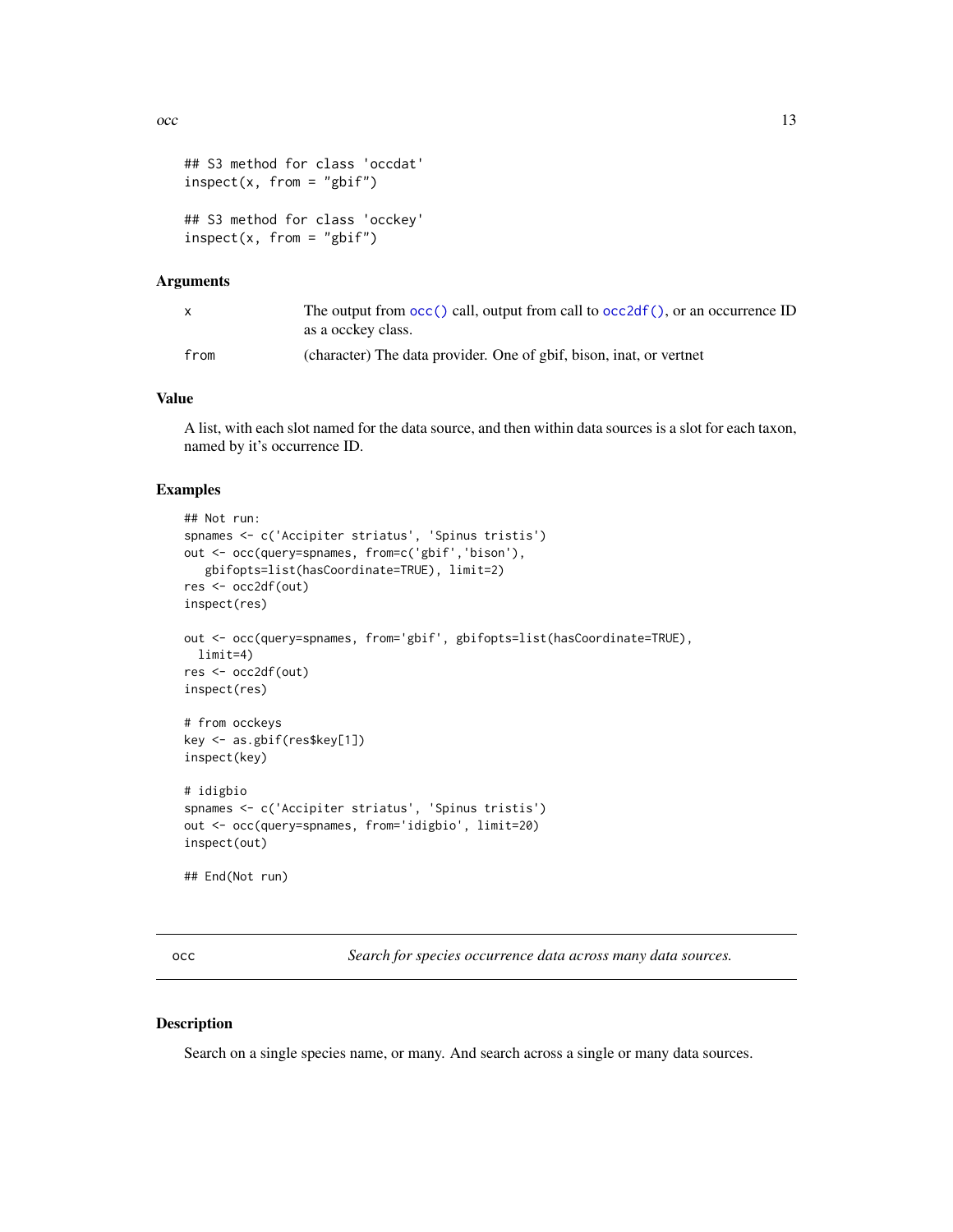# Usage

```
occ(
  query = NULL,
  from = "gbif",
 limit = 500,
 start = NULL,
 page = NULL,
 geometry = NULL,
 has_coords = NULL,
 ids = NULL,date = NULL,
 callopts = list(),gbifopts = list(),bisonopts = list(),
  inatopts = list(),
 ebirdopts = list(),
 vertnetopts = list(),
  idigbioopts = list(),
 obisopts = list(),alaopts = list(),
 throw_warnings = TRUE
)
```

| query       | (character) One to many scientific names. See Details for what parameter in each<br>data source we query. Note: ebird now expects species codes instead of scientific<br>names - we pass you name through rebird:: species_code() internally                                                                                                                                                                                                                                                                                                                                                                                                                |
|-------------|-------------------------------------------------------------------------------------------------------------------------------------------------------------------------------------------------------------------------------------------------------------------------------------------------------------------------------------------------------------------------------------------------------------------------------------------------------------------------------------------------------------------------------------------------------------------------------------------------------------------------------------------------------------|
| from        | (character) Data source to get data from, any combination of gbif, bison, inat,<br>ebird, and/or vertnet                                                                                                                                                                                                                                                                                                                                                                                                                                                                                                                                                    |
| limit       | (numeric) Number of records to return. This is passed across all sources. To<br>specify different limits for each source, use the options for each source (gbifopts,<br>bisonopts, inatopts, and ebirdopts). See Details for more. Default: 500 for each<br>source. BEWARE: if you have a lot of species to query for (e.g., $n = 10$ ), that's<br>$10 * 500 = 5000$ , which can take a while to collect. So, when you first query,<br>set the limit to something smallish so that you can get a result quickly, then do<br>more as needed.                                                                                                                 |
| start, page | (integer) Record to start at or page to start at. See Paging in Details for how<br>these parameters are used internally. Optional                                                                                                                                                                                                                                                                                                                                                                                                                                                                                                                           |
| geometry    | (character or nmeric) One of a Well Known Text (WKT) object, a vector of<br>length 4 specifying a bounding box, or an sf object (sfg, sfc, or sf). This pa-<br>rameter searches for occurrences inside a polygon - converted to a polygon from<br>whatever user input is given. A WKT shape written as $POLYGON((30.1 10.1, 20 40, 40 40, 30.1 10.1))$<br>would be queried as is, i.e. See Details for more examples of WKT objects. The<br>format of a bounding box is min-longitude, min-latitude, max-longitude, max-<br>latitude. Geometry is not possible with vertnet right now, but should be soon.<br>See Details for more info on geometry inputs. |

<span id="page-13-0"></span>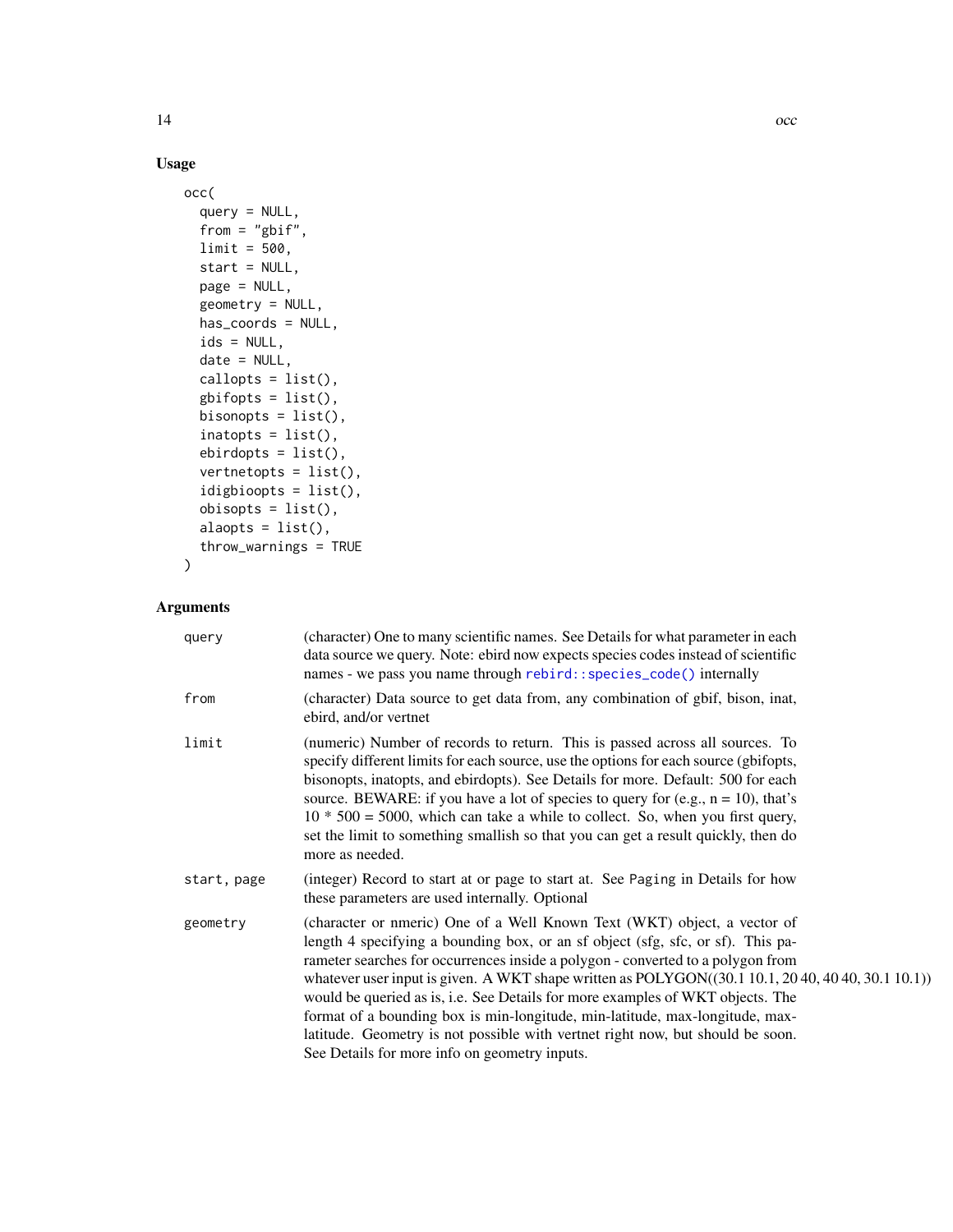<span id="page-14-0"></span>

| has_coords     | (logical) Only return occurrences that have lat/long data. This works for gbif,<br>rinat, idigbio, and vertnet, but is ignored for ebird and bison data sources. You<br>can easily though remove records without lat/long data.                                                                                                            |
|----------------|--------------------------------------------------------------------------------------------------------------------------------------------------------------------------------------------------------------------------------------------------------------------------------------------------------------------------------------------|
| ids            | Taxonomic identifiers. This can be a list of length 1 to many. See examples<br>for usage. Currently, identifiers for only 'gbif' and 'bison' for parameter 'from'<br>supported. If this parameter is used, query parameter can not be used - if it is, a<br>warning is thrown.                                                             |
| date           | (character/Date) A length 2 vector containing two dates of the form YYY-MM-<br>DD. These can be character of Date class. These are used to do a date range<br>search. Of course there are other types of date searches one may want to do but<br>date range seems like the most common date search use case.                               |
| callopts       | Options passed on to crul::HttpClient, e.g., for debugging curl calls, setting<br>timeouts, etc.                                                                                                                                                                                                                                           |
| gbifopts       | (list) List of named options to pass on to rgbif::occ_search(). See also<br>occ_options()                                                                                                                                                                                                                                                  |
| bisonopts      | (list) List of named options to pass on to rbison: :bison(). See also occ_options()                                                                                                                                                                                                                                                        |
| inatopts       | (list) List of named options to pass on to internal function get_inat_obs                                                                                                                                                                                                                                                                  |
| ebirdopts      | (list) List of named options to pass on to rebird: : ebirdregion () or rebird: : ebirdgeo ().<br>See also occ_options()                                                                                                                                                                                                                    |
| vertnetopts    | (list) List of named options to pass on to rvertnet::searchbyterm(). See<br>also occ_options().                                                                                                                                                                                                                                            |
| idigbioopts    | (list) List of named options to pass on to ridigbio::idig_search_records().<br>See also occ_options().                                                                                                                                                                                                                                     |
| obisopts       | (list) List of named options to pass on to internal function. See and obis_search<br>for what parameters can be used.                                                                                                                                                                                                                      |
| alaopts        | (list) List of named options to pass on to internal function. See Occurrence search<br>part of the API docs at for possible parameters.                                                                                                                                                                                                    |
| throw_warnings | (logical) occ() collects errors returned from each data provider when they oc-<br>cur, and are accessible in the \$meta\$errors slot for each data provider. If you set<br>throw_warnings=TRUE, we give these request errors as warnings with warning().<br>if FALSE, we don't give warnings, but you can still access them in the output. |
|                |                                                                                                                                                                                                                                                                                                                                            |

### Details

The occ function is an opinionated wrapper around the rgbif, rbison, rinat, rebird, rvertnet and ridigbio packages (as well as internal custom wrappers around some data sources) to allow data access from a single access point. We take care of making sure you get useful objects out at the cost of flexibility/options - although you can still set options for each of the packages via the gbifopts, bisonopts, inatopts, etc. parameters.

#### Value

an object of class occdat, with a print method to give a brief summary. The print method only shows results for those that have some results (those with no results are not shown). The occdat class is just a thin wrapper around a named list, wher the top level names are the data sources: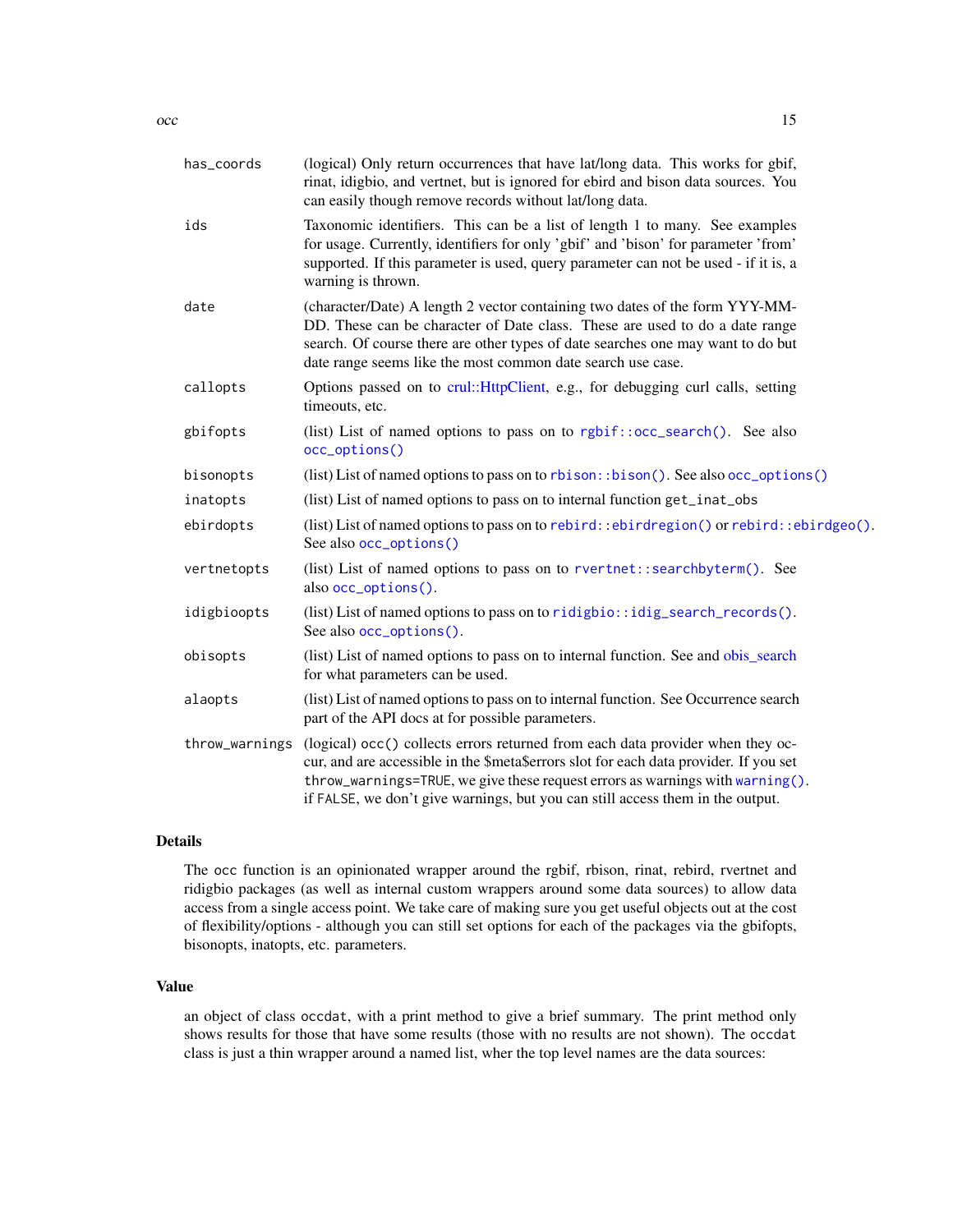- <span id="page-15-0"></span>• gbif
- bison
- inat
- ebird
- vertnet
- idigbio
- obis
- ala

Note that you only get data back for sources that were specified in the from parameter. All others are present, but empty.

Then within each data source is an object of class occdatind holding another named list that contains:

- meta: metadata
	- source: the data source name (e.g., "gbif")
	- time: time the request was sent
	- found: number of records found (number found across all queries)
	- returned: number of records returned (number of rows in all data.frame's in the data slot)
	- type: query type, only "sci" for scientific
	- opts: a named list with the options you sent to the data source
	- errors: a character vector of errors returned, if any occurred
- data: named list of data.frame's, named by the queries sent

#### Inputs

All inputs to occ are one of:

- scientific name
- taxonomic id
- geometry as bounds, WKT, os Spatial classes

To search by common name, first use [occ\\_names\(\)](#page-26-1) to find scientic names or taxonomic IDs, then feed those to this function. Or use the taxize package to get names and/or IDs to use here.

#### Using the query parameter

When you use the query parameter, we pass your search terms on to parameters within functions that query data sources you specify. Those parameters are:

- rgbif scientificName in the [rgbif::occ\\_search\(\)](#page-0-0) function API parameter: same as the occ parameter
- rebird species in the [rebird::ebirdregion\(\)](#page-0-0) or [rebird::ebirdgeo\(\)](#page-0-0) functions, depending on whether you set method="ebirdregion" or method="ebirdgeo" - API parameters: sci for both [rebird::ebirdregion\(\)](#page-0-0) and [rebird::ebirdgeo\(\)](#page-0-0)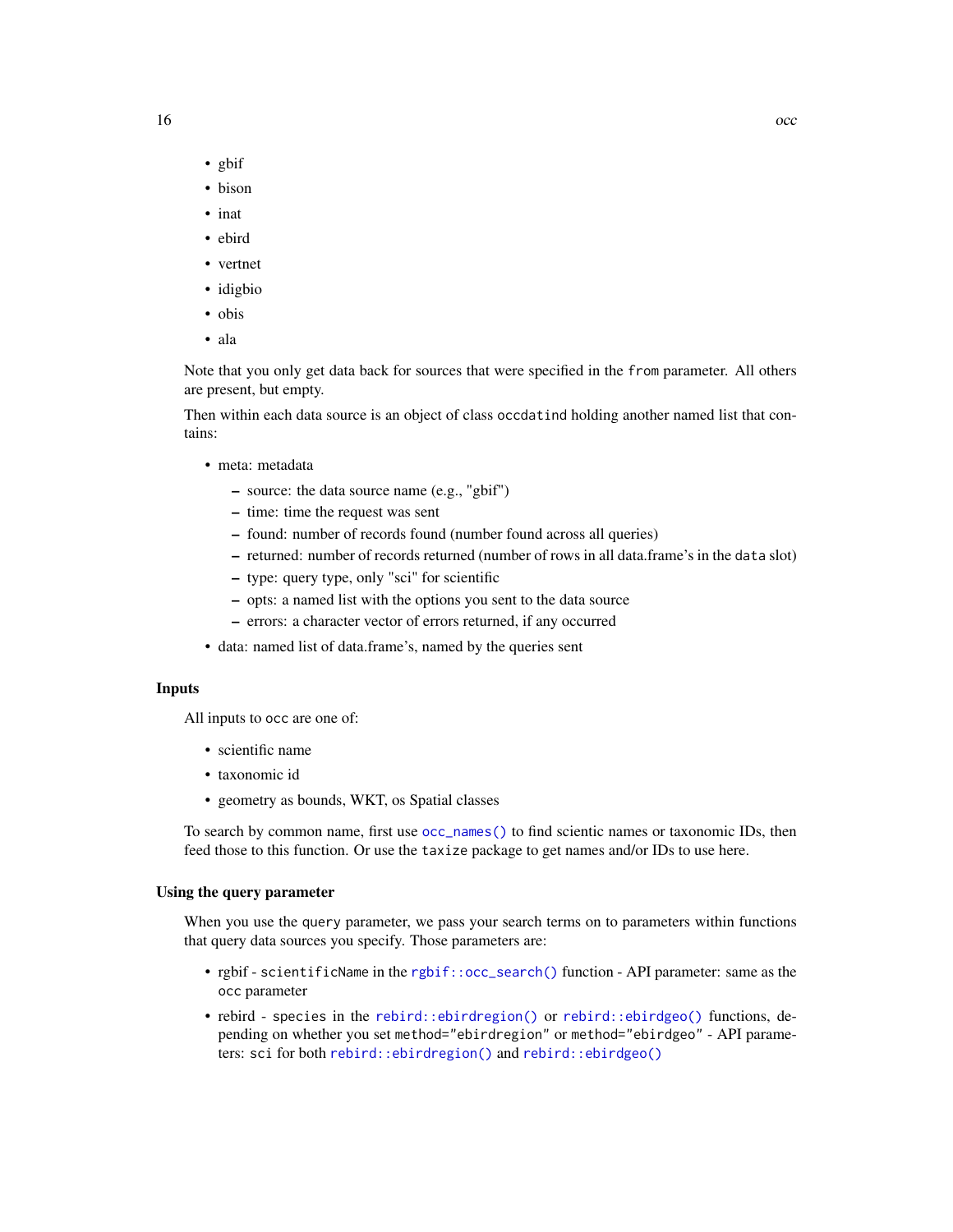- <span id="page-16-0"></span>• rbison - species or scientificName in the [rbison::bison\(\)](#page-0-0) or [rbison::bison\\_solr\(\)](#page-0-0) functions, respectively. If you don't pass anything to geometry parameter we use bison\_solr, and if you do we use bison - API parameters: same as occ parameters
- rvertnet taxon in the [rvertnet::vertsearch\(\)](#page-0-0) function API parameter: q
- ridigbio scientificname in the [ridigbio::idig\\_search\\_records\(\)](#page-0-0) function API parameter: scientificname
- inat internal function API parameter: q
- obis internal function API parameter: scientificName
- ala internal function API parameter: q

If you have questions about how each of those parameters behaves with respect to the terms you pass to it, lookup documentation for those functions, or get in touch at the development repository

#### iDigBio notes

When searching iDigBio note that by deafult we set fields = "all", so that we return a richer suite of fields than the ridigbio R client gives by default. But you can changes this by passing in a fields parameter to idigbioopts parameter with the specific fields you want.

Maximum of 100,000 results are allowed to be returned. See

#### BISON notes

We use two different functions when you request data from bison. We use  $rbison:ibison\_solr()$ by default as it's more flexible. If you pass a value to the geometry parameter we use [rbison::bison\(\)](#page-0-0). We'd prefer to just use one function to simplify things, but rbison: : bison\_solr() doesn't support geometry queries.

#### iNaturalist notes

We're using the iNaturalist API, docs at

API rate limits: max of 100 requests per minute, though they ask that you try to keep it to 60 requests per minute or lower. If they notice usage that has serious impact on their performance they may institute blocks without notification.

There is a hard limit 0f 10,000 observations with the iNaturalist API. We do paging internally so you may not see this aspect, but for example, if you request 12,000 records, you won't be able to get that many. The API will error at anything more than 10,000. We now error if you request more than 10,000 from iNaturalist. There are some alternatives:

- Consider exporting data while logged in to your iNaturalist account, or the iNaturalist research grade observations within GBIF - see - at time of this writing it has 8.5 million observations.
- Search for iNaturalist data within GBIF. e.g., the following searches for iNaturalist data within GBIF and allows more than 10,000 records: "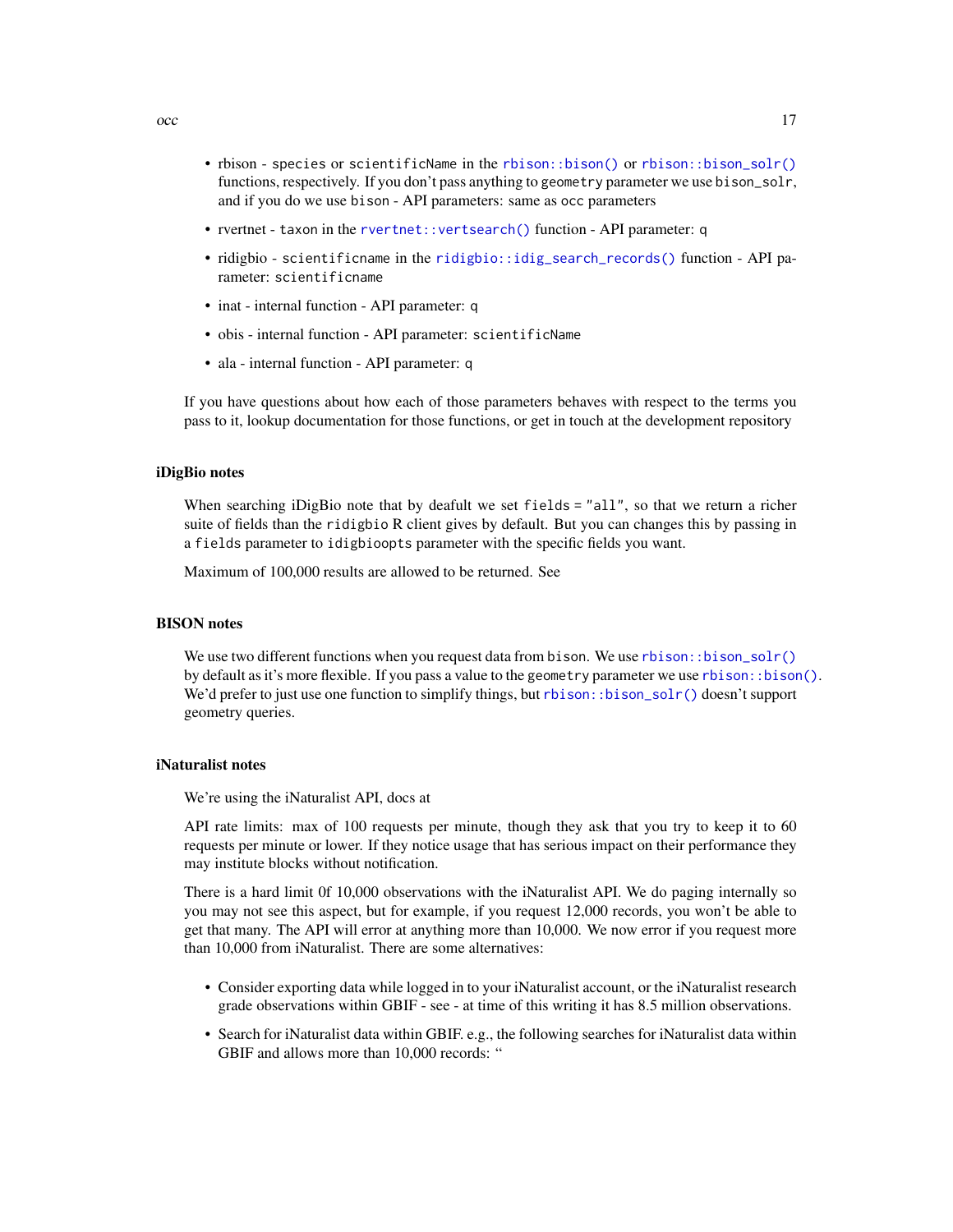#### limit parameter

The limit parameter is set to a default of 25. This means that you will get up to 25 results back for each data source you ask for data from. If there are no results for a particular source, you'll get zero back; if there are 8 results for a particular source, you'll get 8 back. If there are 26 results for a particular source, you'll get 25 back. You can always ask for more or less back by setting the limit parameter to any number. If you want to request a different number for each source, pass the appropriate parameter to each data source via the respective options parameter for each data source.

#### WKT

WKT objects are strings of pairs of lat/long coordinates that define a shape. Many classes of shapes are supported, including POLYGON, POINT, and MULTIPOLYGON. Within each defined shape define all vertices of the shape with a coordinate like 30.1 10.1, the first of which is the latitude, the second the longitude.

Examples of valid WKT objects:

- 'POLYGON $((30.1 10.1, 10 20, 20 60, 60 60, 30.1 10.1))$ '
- 'POINT((30.1 10.1))'
- 'LINESTRING(3 4,10 50,20 25)'
- 'MULTIPOINT $((3.5 5.6),(4.8 10.5))]$ '
- 'MULTILINESTRING( $(3\ 4, 10\ 50, 20\ 25)$ , $(-5\ -8, -10\ -8, -15\ -4)$ )'
- 'MULTIPOLYGON( $((1\ 1,5\ 1,5\ 5,1\ 5,1\ 1), (2\ 2,2\ 3,3\ 3,3\ 2,2\ 2)), ((6\ 3,9\ 2,9\ 4,6\ 3)))'$
- 'GEOMETRYCOLLECTION(POINT(4 6),LINESTRING(4 6,7 10))'

Only POLYGON objects are currently supported.

Getting WKT polygons or bounding boxes. We will soon introduce a function to help you select a bounding box but for now, you can use a few sites on the web.

- Bounding box -
- Well known text -

#### geometry parameter

The behavior of the occ function with respect to the geometry parameter varies depending on the inputs to the query parameter. Here are the options:

- geometry (single), no query If a single bounding box/WKT string passed in, and no query, a single query is made against each data source.
- geometry (many), no query If many bounding boxes/WKT strings are passed in, we do a separate query for each bounding box/WKT string against each data source.
- geometry (single), query If a single bounding box/WKT string passed in, and a single query, we do a single query against each data source.
- geometry (many), query If many bounding boxes/WKT strings are passed in, and a single query, we do a separate query for each bounding box/WKT string with the same queried name against each data source.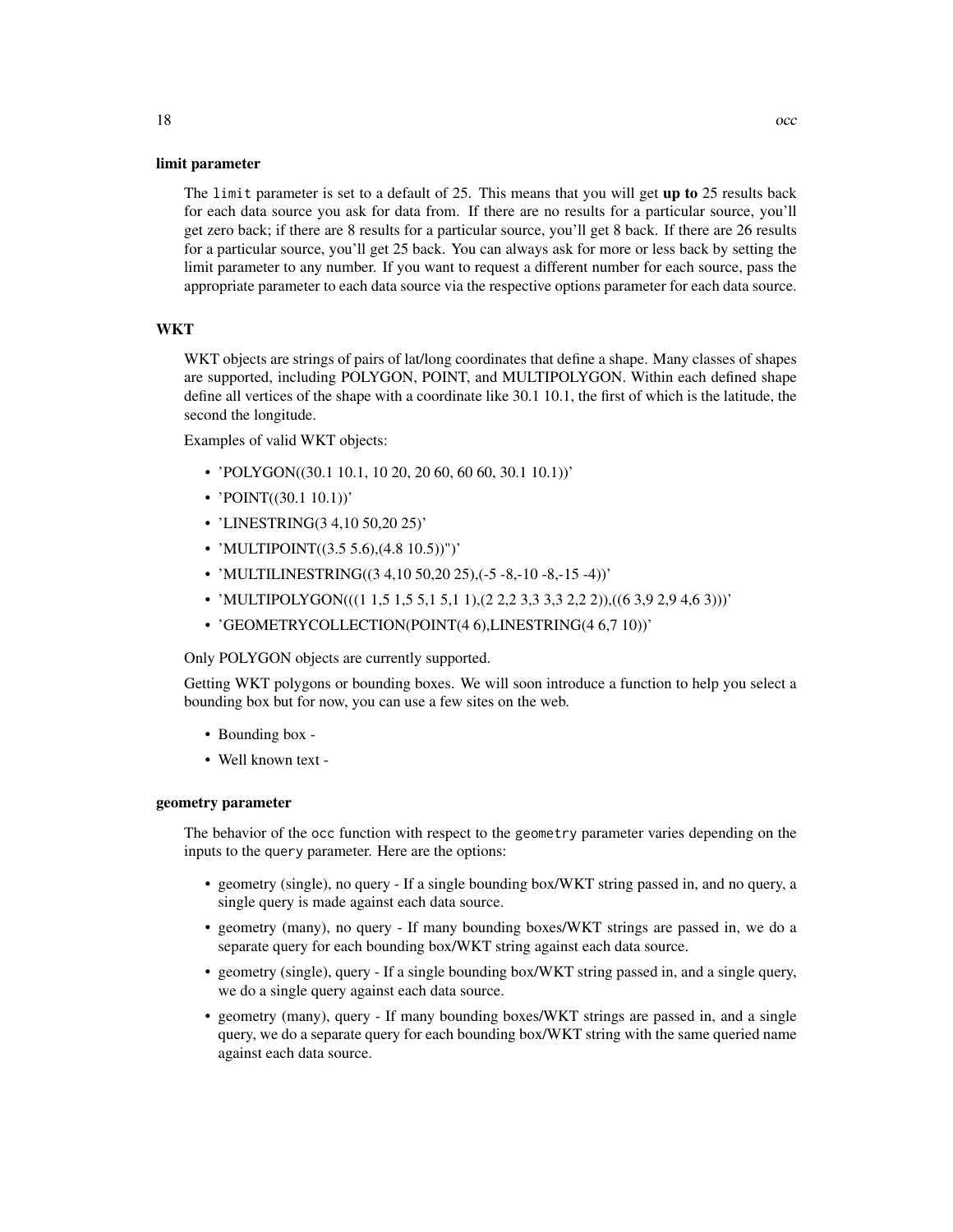- geometry (single), many query If a single bounding box/WKT string passed in, and many names to query, we do a separate query for each name, using the same geometry, for each data
- geometry (many), many query If many bounding boxes/WKT strings are passed in, and many names to query, this poses a problem for all data sources, none of which accept many bounding boxes of WKT strings. So, in this scenario, we loop over each name and each geometry query, and then re-combine by queried name, so that you get back a single group of data for each name.

#### Geometry options by data provider

#### wkt & bbox allowed, see WKT section above

• gbif

source.

- bison
- obis
- ala

#### bbox only

- inat
- idigbio

#### No spatial search allowed

- ebird
- vertnet

#### Notes on the date parameter

Date searches with the date parameter are allowed for all sources except ebird.

Notes on some special cases

- idigbio: We search on the datecollected field. Other date fields can be searched on, but we chose datecollected as it seemed most appropriate.
- vertnet: If you want more flexible date searches, you can pass various types of date searches to vertnetopts. See [rvertnet::searchbyterm\(\)](#page-0-0) for more information
- ala: There's some issues with the dates returned from ALA. They are returned as time stamps, and some seem to be malformed. So do beware of using ALA dates for important things.

Get in touch if you have other date search use cases you think are widely useful

#### Paging

All data sources respond to the limit parameter passed to occ.

Data sources, however, vary as to whether they respond to an offset. Here's the details on which data sources will respond to start and which to the page parameter:

• gbif - Responds to start. Default: 0

<span id="page-18-0"></span> $\rm{occ}$  19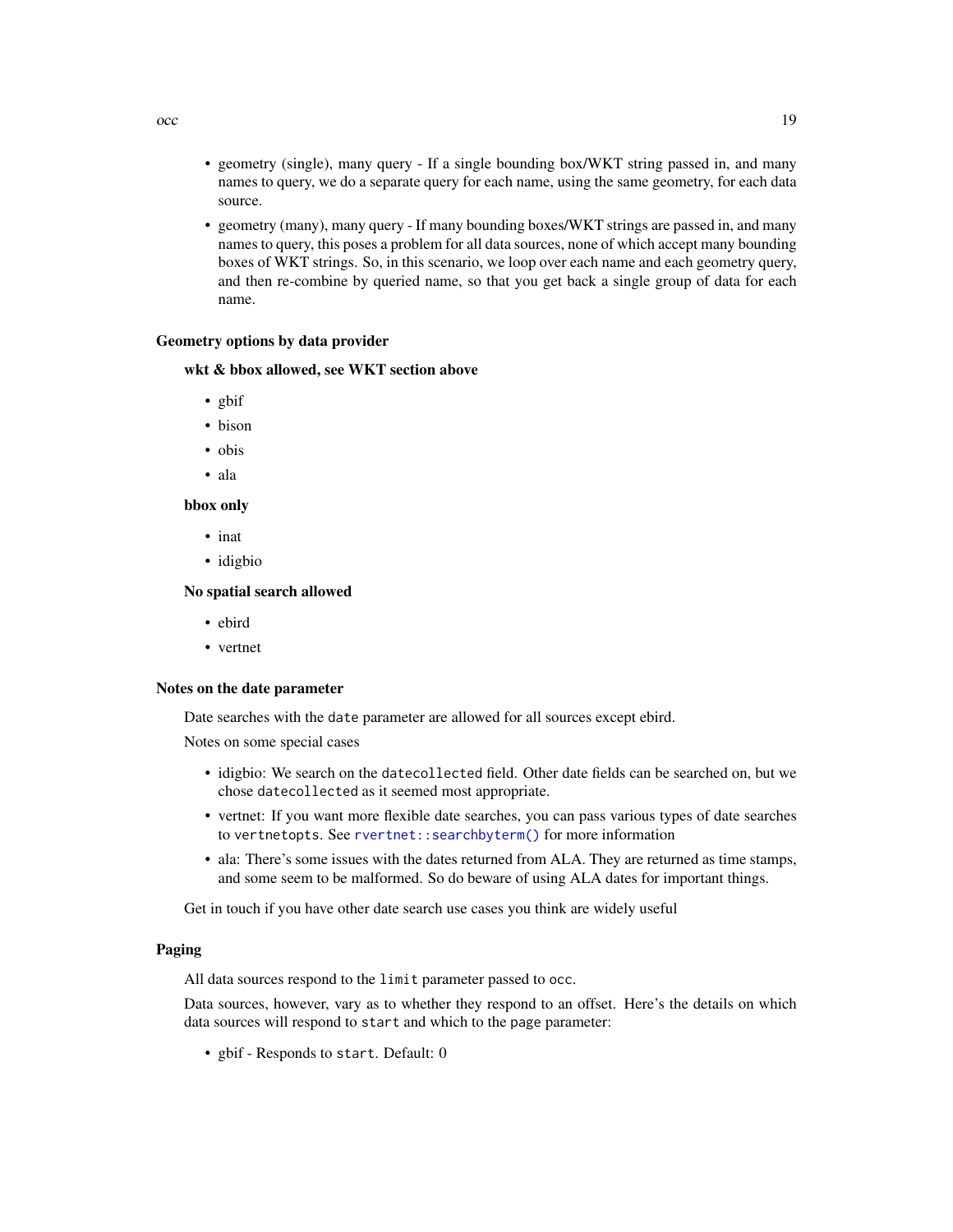- <span id="page-19-0"></span>• bison - Responds to start. Default: 0
- inat Responds to page. Default: 1
- ebird No paging, both start and page ignored.
- vertnet No paging implemented here, both start and page ignored. VertNet does have a form of paging, but it uses a cursor, and can't easily be included here via parameters. However, rvertnet does paging internally for you. For example, the max records per request for VertNet is 1000; if you request 2000 records, we'll do the first request, and do the second request for you automatically.
- idigbio Responds to start. Default: 0
- obis Does not respond to start. They only allow a starting occurrence UUID up to which to skip. So order of results matters a great deal of course. To paginate with OBIS, do e.g. obisopts = list(after = "017b7818-5b2c-4c88-9d76-f4471afe5584"); after can be combined with the limit value you pass in to the main occ() function call. See [obis\\_search](#page-0-0) for what parameters can be used.
- ala Responds to start. Default: 0

#### Photographs

The iNaturalist data source provides photographs of the records returned, if available. For example, the following will give photos from inat: occ(query = 'Danaus plexippus', from = 'inat')\$inat\$data\$Danaus\_plexip

#### BEWARE

In cases where you request data from multiple providers, especially when including GBIF, there could be duplicate records since many providers' data eventually ends up with GBIF. See [spocc\\_duplicates\(\)](#page-30-2) for more.

#### See Also

Other queries: [occ\\_names\\_options\(](#page-28-1)), [occ\\_names\(](#page-26-1)), [occ\\_options\(](#page-29-1)), [spocc\\_objects](#page-0-0)

#### Examples

```
## Not run:
# Single data sources
(res \leq occ(query = 'Accipiter striatus', from = 'gbif', limit = 5))
res$gbif
(res <- occ(query = 'Accipiter striatus', from = 'ebird', limit = 50))
res$ebird
(res <- occ(query = 'Danaus plexippus', from = 'inat', limit = 50,
 has_coords = TRUE))
res$inat
res$inat$data
data.table::rbindlist(res$inat$data$Danaus_plexippus$photos)
(res \leq occ(query = 'Bison bison', from = 'bison', limit = 50))
res$bison
(res <- occ(query = 'Bison bison', from = 'vertnet', limit = 5))
res$vertnet
res$vertnet$data$Bison_bison
```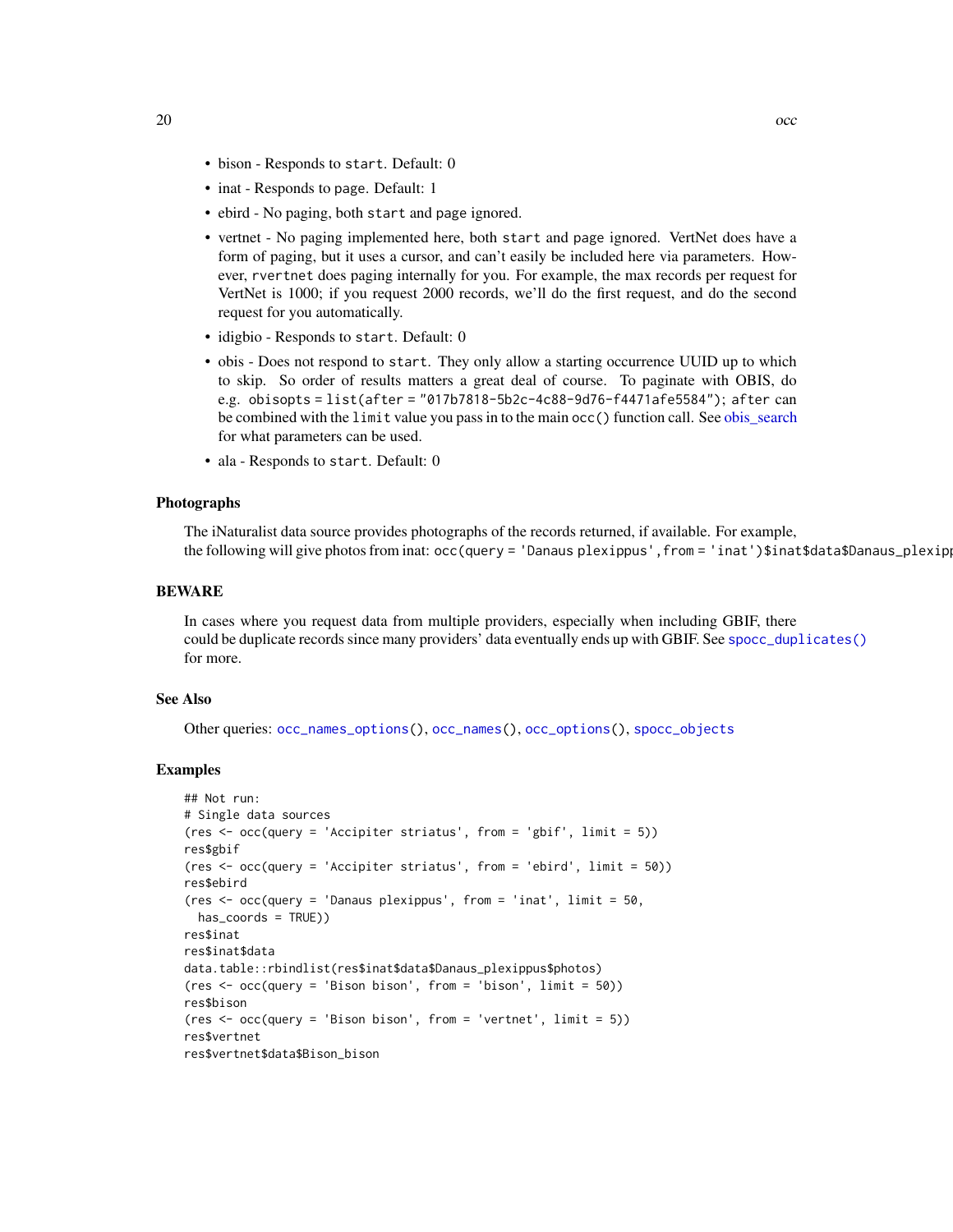```
\rm{occ} 21
```

```
occ2df(res)
```

```
# Paging
one \leq occ(query = 'Accipiter striatus', from = 'gbif', limit = 5)
two <- occ(query = 'Accipiter striatus', from = 'gbif', limit = 5, start = 5)
one$gbif
two$gbif
# iNaturalist limits: they allow at most 10,000; query through GBIF to get
# more than 10,000
# See
# x <- occ(query = 'Danaus plexippus', from = 'gbif', limit = 10100,
# gbifopts = list(datasetKey = "50c9509d-22c7-4a22-a47d-8c48425ef4a7"))
# x$gbif
# Date range searches across data sources
## Not possible for ebird
## bison
occ(query = 'Acer', date = c('2010-08-08', '2010-08-21'), from = 'bison', limit=5)
## ala
occ(date = c('2018-01-01T00:00:00Z', '2018-03-28T00:00:00Z'), from = 'ala', limit = 5)
## gbif
occ(query = 'Accipiter striatus', date = c('2010-08-01', '2010-08-31'), from = 'gbif', limit=5)
## vertnet
occ(query = 'Mustela nigripes', date = c('1990-01-01', '2015-12-31'), from = 'vertnet', limit=5)
## idigbio
occ(query = 'Acer', date = c('2010-01-01', '2015-12-31'), from = 'idigbio', limit=5)
## obis
occ(query = 'Mola mola', date = c('2015-01-01', '2015-12-31'), from = 'obis', limit=5)
## inat
occ(query = 'Danaus plexippus', date = c('2015-01-01', '2015-12-31'), from = 'inat', limit=5)
# Restrict to records with coordinates
occ(query = "Acer", from = "idigbio", limit = 5, has_coords = TRUE)
occ(query = 'Setophaga caerulescens', from = 'ebird', ebirdopts = list(loc='US'))
occ(query = 'Spinus tristis', from = 'ebird', ebirdopts =
   list(method = 'ebirdgeo', lat = 42, Ing = -76, dist = 50))# idigbio data
## scientific name search
occ(query = "Acer", from = "idigbio", limit = 5)occ(query = "Acer", from = "idigbio", idigbioopts = list(offset = 5, limit = 3))
## geo search
bounds <-c(-120, 40, -100, 45)occ(from = "idigbio", geometry = bounds, limit = 10)## just class arachnida, spiders
occ(idigbioopts = list(rq = list(class = 'arachnida')), from = "idigbio", limit = 10)
## search certain recordsets
sets <- c("1ffce054-8e3e-4209-9ff4-c26fa6c24c2f",
    "8dc14464-57b3-423e-8cb0-950ab8f36b6f",
    "26f7cbde-fbcb-4500-80a9-a99daa0ead9d")
```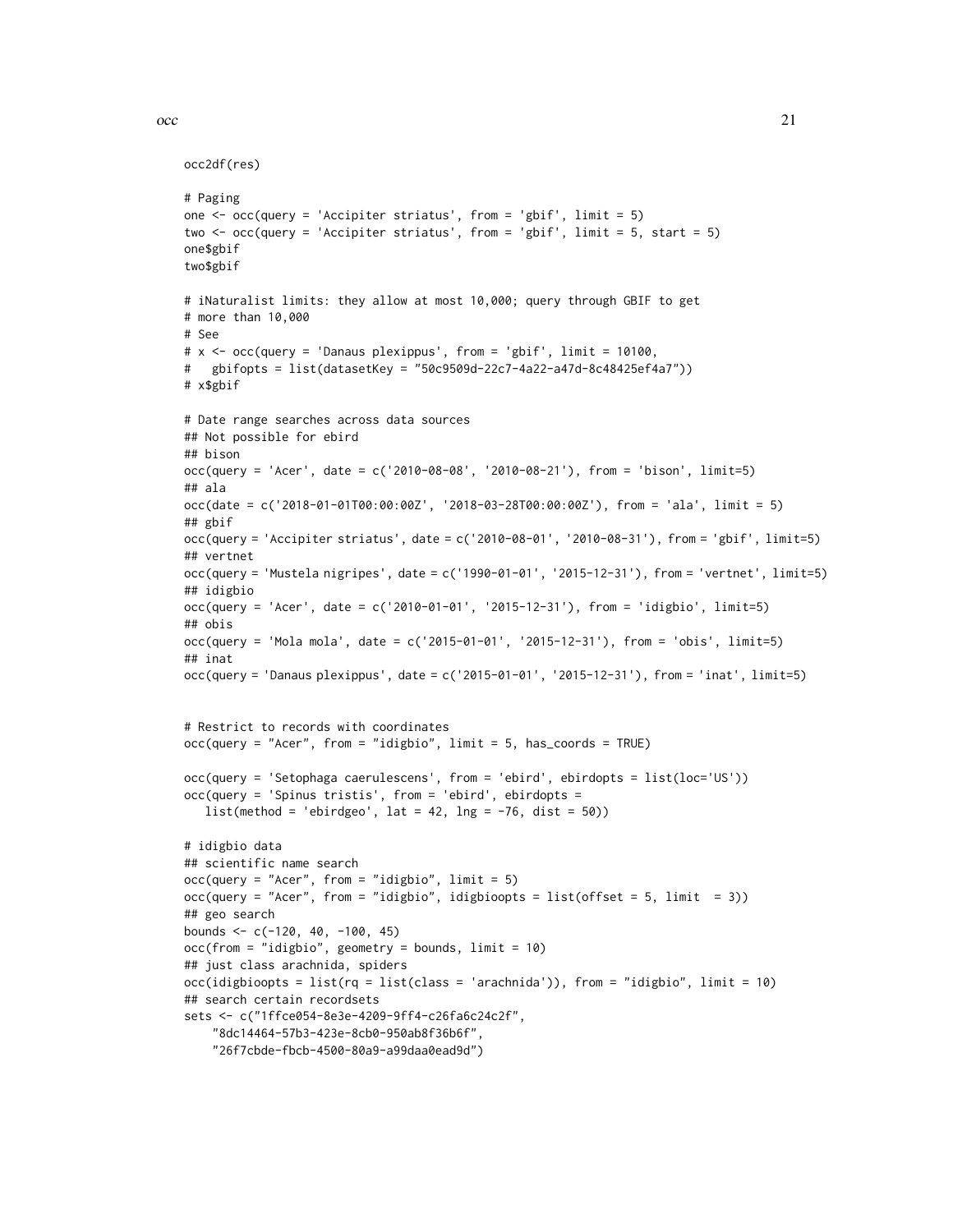```
22 \sim 0.000 \sim 0.000 \sim 0.000 \sim 0.000 \sim 0.000 \sim 0.000 \sim 0.000 \sim 0.000 \sim 0.000 \sim 0.000 \sim 0.000 \sim 0.000 \sim 0.000 \sim 0.000 \sim 0.000 \sim 0.000 \sim 0.000 \sim 0.000 \sim 0.000 \sim 0.00
```

```
occ(idigbioopts = list(rq = list(recordset = sets)), from = "idigbio", limit = 10)
# Many data sources
(out <- occ(query = 'Pinus contorta', from=c('gbif','bison','vertnet'), limit=10))
## Select individual elements
out$gbif
out$gbif$data
out$vertnet
## Coerce to combined data.frame, selects minimal set of
## columns (name, lat, long, provider, date, occurrence key)
occ2df(out)
# Pass in limit parameter to all sources. This limits the number of occurrences
# returned to 10, in this example, for all sources, in this case gbif and inat.
occ(query='Pinus contorta', from=c('gbif','inat'), limit=10)
# Geometry
## Pass in geometry parameter to all sources. This constraints the search to the
## specified polygon for all sources, gbif and bison in this example.
## Check out to get a WKT string
occ(query='Accipiter', from='gbif',
   geometry='POLYGON((30.1 10.1, 10 20, 20 60, 60 60, 30.1 10.1))')
occ(query='Helianthus annuus', from='bison', limit=50,
   geometry='POLYGON((-111.06 38.84, -110.80 39.37, -110.20 39.17, -110.20 38.90,
                      -110.63 38.67, -111.06 38.84))')
## Or pass in a bounding box, which is automatically converted to WKT (required by GBIF)
## via the bbox2wkt function. The format of a bounding box is
## [min-longitude, min-latitude, max-longitude, max-latitude].
occ(query='Accipiter striatus', from='gbif', geometry=c(-125.0,38.4,-121.8,40.9))
## lots of results, can see how many by indexing to meta
res <- occ(query='Accipiter striatus', from='gbif',
   geometry='POLYGON((-69.9 49.2,-69.9 29.0,-123.3 29.0,-123.3 49.2,-69.9 49.2))')
res$gbif
## You can pass in geometry to each source separately via their opts parameter, at
## least those that support it. Note that if you use rinat, you reverse the order, with
## latitude first, and longitude second, but here it's the reverse for consistency across
## the spocc package
bounds <- c(-125.0,38.4,-121.8,40.9)
occ(query = 'Danaus plexippus', from="inat", geometry=bounds)
## Passing geometry with multiple sources
occ(query = 'Danaus plexippus', from=c("inat","gbif"), geometry=bounds)
## Using geometry only for the query
### A single bounding box
occ(geometry = bounds, from = "gbif", limit=50)
### Many bounding boxes
occ(geometry = list(c(-125.0, 38.4, -121.8, 40.9), c(-115.0, 22.4, -111.8, 30.9)), from = "gbif")
```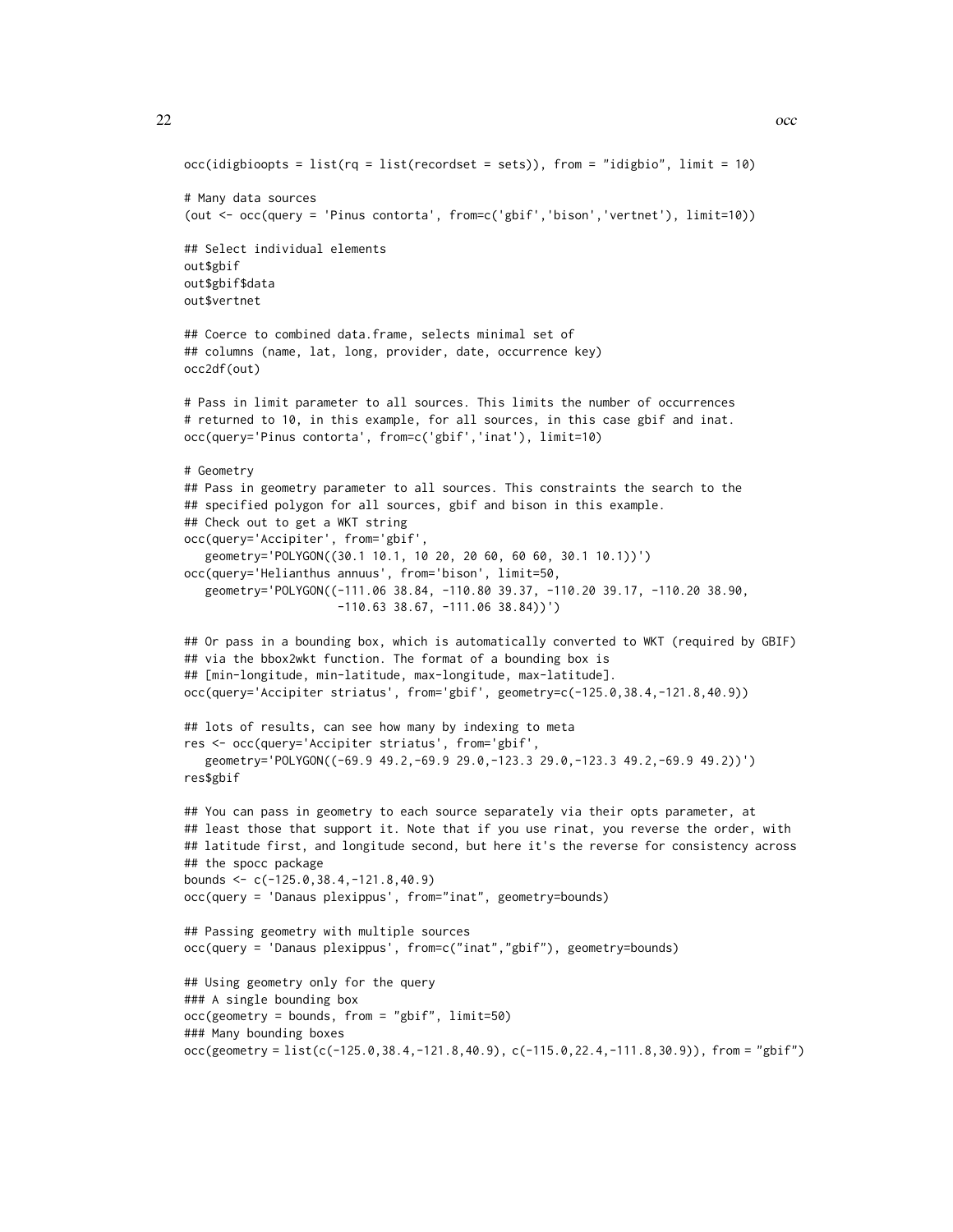```
## Many geometry and many names
res <- occ(query = c('Danaus plexippus', 'Accipiter striatus'),
  geometry = list(c(-125.0,38.4,-121.8,40.9), c(-115.0,22.4,-111.8,30.9)), from = "bison")
res
## Geometry only with WKT
wkt <- 'POLYGON((-98.9 44.2,-89.1 36.6,-116.7 37.5,-102.5 39.6,-98.9 44.2))'
occ(from = "gbif", geometry = wkt, limit = 10)# Specify many data sources, another example
ebirdopts = list(loc = 'US'); gbifopts = list(country = 'US')
out <- occ(query = 'Setophaga caerulescens', from = c('gbif','inat','bison','ebird'),
    gbifopts = gbifopts, ebirdopts = ebirdopts, limit=20)
occ2df(out)
# Pass in many species names, combine just data to a single data.frame, and
# first six rows
spnames <- c('Accipiter striatus', 'Setophaga caerulescens', 'Spinus tristis')
(out <- occ(query = spnames, from = 'gbif', gbifopts = list(hasCoordinate = TRUE), limit=25))
df <- occ2df(out)
head(df)
# no query, geometry, or ids passed
## many dataset keys to gbif
dsets <- c("14f3151a-e95d-493c-a40d-d9938ef62954", "f934f8e2-32ca-46a7-b2f8-b032a4740454")
occ(limit = 20, from = "gbif", gbifopts = list(datasetKey = dests))## class name to idigbio
occ(limit = 20, from = "idigbio", idigbioopts = list(rq = list(class = 'arachnida')))
# taxize integration
## You can pass in taxonomic identifiers
library("taxize")
(ids <- get_ids(c("Chironomus riparius","Pinus contorta"), db = c('itis','gbif')))
occ(ids = ids[[1]], from='bison', limit=20)
occ(ids = ids, from=c('bison','gbif'), limit=20)
(ids <- get_ids("Chironomus riparius", db = 'gbif'))
occ(ids = ids, from='gbif', limit=20)
(ids <- get_gbifid("Chironomus riparius"))
occ(ids = ids, from='gbif', limit=20)
(ids <- get_tsn('Accipiter striatus'))
occ(ids = ids, from='bison', limit=20)
## sf classes
library("sp")
library("sf")
one <- Polygon(cbind(c(91,90,90,91), c(30,30,32,30)))
spone = Polygons(list(one), "s1")
sppoly = SpatialPolygons(list(spone), as.integer(1))
```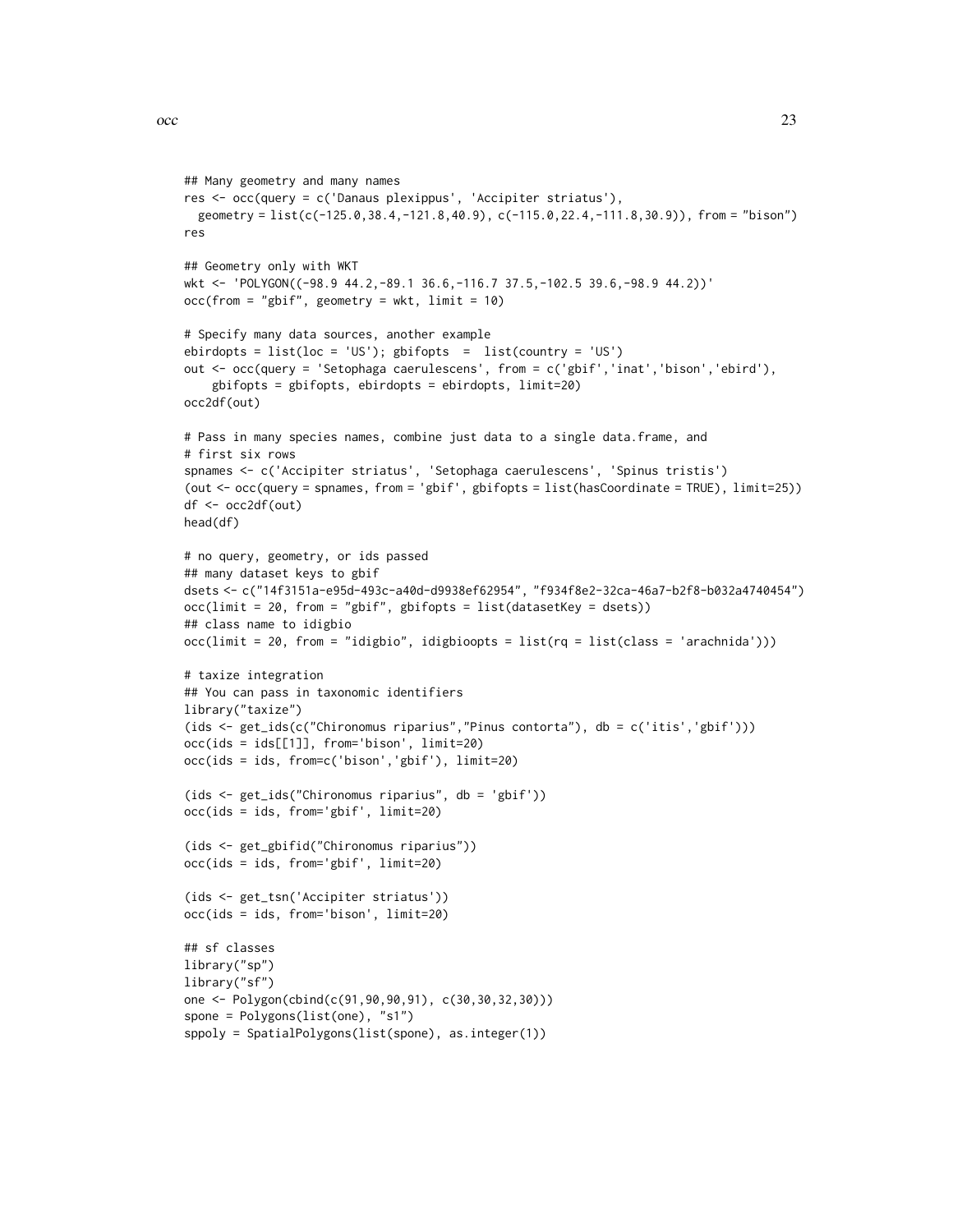```
## single polygon in a sf class
x <- st_as_sf(sppoly)
out \leq occ(geometry = x, limit=50)
out$gbif$data
mapr::map_leaflet(out)
## single polygon in a sfc class
x <- st_as_sf(sppoly)
out \leq occ(geometry = x[[1]], limit=50)
out$gbif$data
## single polygon in a sf POLYGON class
x <- st_as_sf(sppoly)
x \leftarrow unclass(x[[1]])[[1]]class(x)
out \leq occ(geometry = x, limit=50)
out$gbif$data
## two polygons in an sf class
one <- Polygon(cbind(c(-121.0,-117.9,-121.0,-121.0), c(39.4, 37.1, 35.1, 39.4)))
two <- Polygon(cbind(c(-123.0,-121.2,-122.3,-124.5,-123.5,-124.1,-123.0),
                     c(44.8,42.9,41.9,42.6,43.3,44.3,44.8)))
spone = Polygons(list(one), "s1")
sptwo = Polygons(list(two), "s2")
sppoly = SpatialPolygons(list(spone, sptwo), 1:2)
sppoly_df <- SpatialPolygonsDataFrame(sppoly,
   data.frame(a=c(1,2), b=c("a","b"), c=c(TRUE,FALSE),
   row.names=row.names(sppoly)))
x <- st_as_sf(sppoly_df)
out <- occ(geometry = x, limit=50)
out$gbif$data
# curl debugging
occ(query = 'Accipiter striatus', from = 'gbif', limit=10,
 callopts=list(verbose = TRUE))
occ(query = 'Accipiter striatus', from = 'bison', limit=10,
 callopts=list(verbose = TRUE))
occ(query = 'Accipiter striatus', from = 'inat',
 callopts=list(verbose = TRUE))
occ(query = 'Mola mola', from = 'obis', limit = 200,
callopts = list(verbose = TRUE))
########## More thorough data source specific examples
# idigbio
## scientific name search
res \leq occ(query = "Acer", from = "idigbio", limit = 5)
res$idigbio
## geo search
### bounding box
bounds <- c(-120, 40, -100, 45)
occ(from = "idigbio", geometry = bounds, limit = 10)
```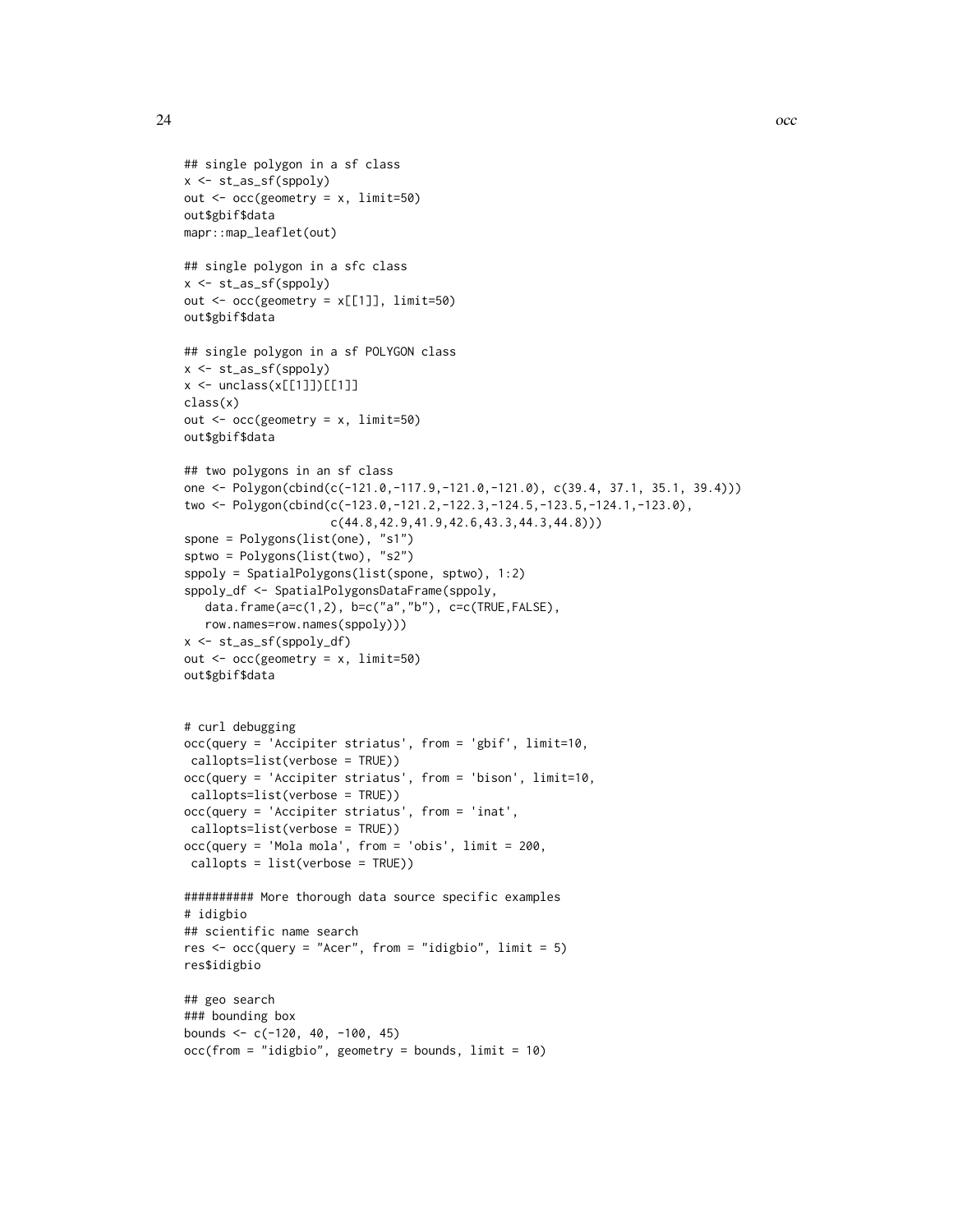```
### wkt
# wkt <- 'POLYGON((-69.9 49.2,-69.9 29.0,-123.3 29.0,-123.3 49.2,-69.9 49.2))'
wkt <- 'POLYGON((-98.9 44.2,-89.1 36.6,-116.7 37.5,-102.5 39.6,-98.9 44.2))'
occ(from = "idigbio", geometry = wkt, limit = 10)## limit fields returned
occ(query = "Acer", from = "idigbio", limit = 5,idigbioopts = list(fields = "scientificname"))
## offset and max_items
occ(query = "Acer", from = "idigbio", limit = 5,idigbioopts = list(offset = 10))
## sort
occ(query = "Acer", from = "idigbio", limit = 5,idigbioopts = list(sort = TRUE))$idigbio
occ(query = "Acer", from = "idigbio", limit = 5,
   idigbioopts = list(sort = FALSE))$idigbio
## more complex queries
### parameters passed to "rq", get combined with the name queried
occ(query = "Acer", from = "idigbio", limit = 5,idigbioopts = list(rq = list(basisofrecord="fossilspecimen")))$idigbio
#### NOTE: no support for multipolygons yet
## WKT's are more flexible than bounding box's. You can pass in a WKT with multiple
## polygons like so (you can use POLYGON or MULTIPOLYGON) when specifying more than one
## polygon. Note how each polygon is in it's own set of parentheses.
# occ(query='Accipiter striatus', from='gbif',
# geometry='MULTIPOLYGON((30 10, 10 20, 20 60, 60 60, 30 10),
# (30 10, 10 20, 20 60, 60 60, 30 10))')
# OBIS examples
## basic query
(res <- occ(query = 'Mola mola', from = 'obis', limit = 200))
## get to obis data
res$obis
## get obis + gbif data
(res <- occ(query = 'Mola mola', from = c('obis', 'gbif'), limit = 200))
res$gbif
res$obis
## no match found
(res <- occ(query = 'Linguimaera thomsonia', from = 'obis'))
## geometry query
geometry <- "POLYGON((8.98 48.05,15.66 48.05,15.66 45.40,8.98 45.40,8.98 48.05))"
(res <- occ(from = 'obis', geometry = geometry, limit = 50))
res$obis
## Pass in spatial classes
## sp classes no longer supported
## Paging
(res1 <- occ(query = 'Mola mola', from = 'obis', limit = 10))
```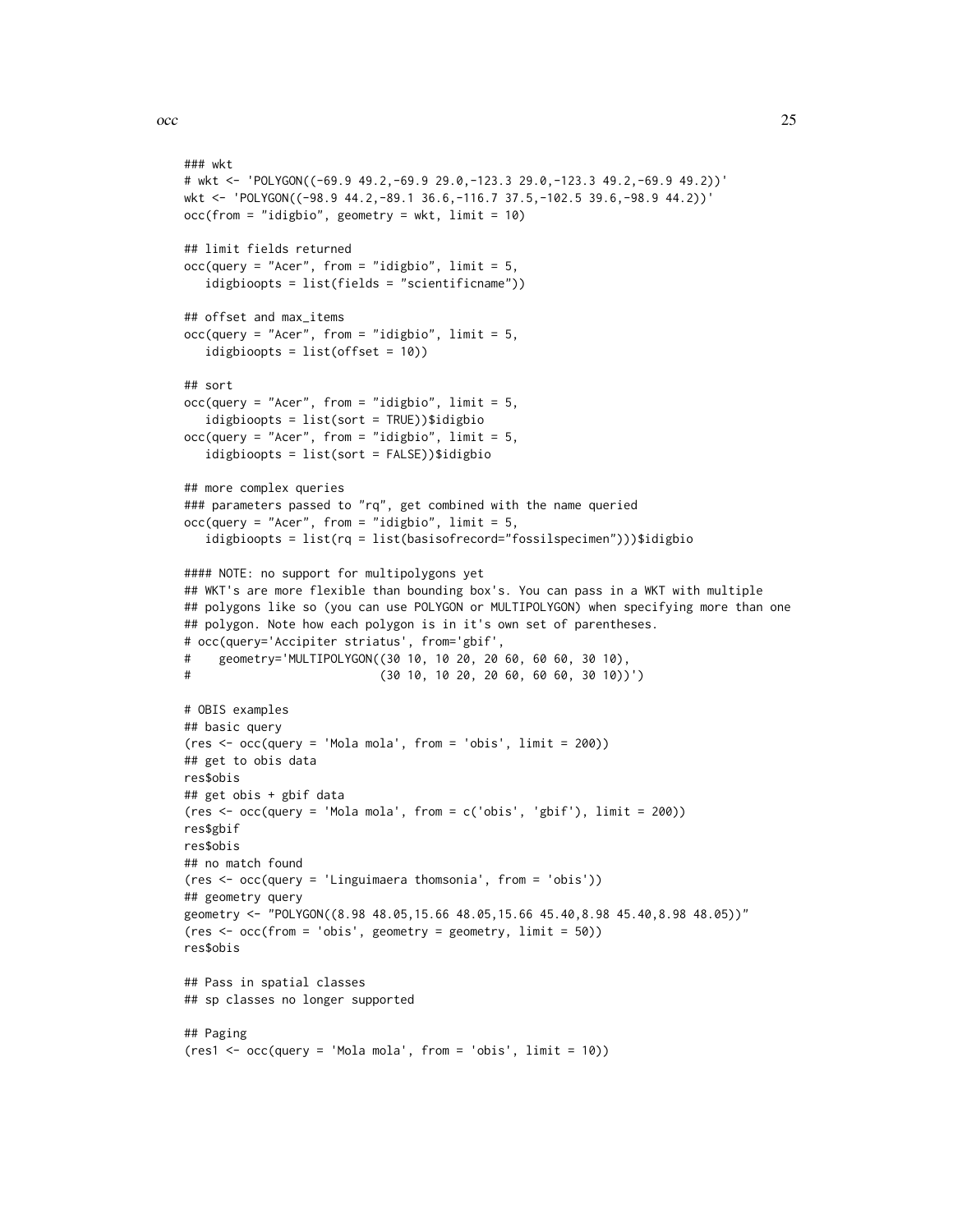```
occ_ids <- res1$obis$data$Mola_mola$id
(res2 <- occ(query = 'Mola mola', from = 'obis',
  limit = 10, obisopts = list(after = occ_ids[length(occ_ids)])))
res1$obis
res2$obis
## Pass in any parameters to obisopts as a list
(res <- occ(query = 'Mola mola', from = 'obis',
   obisopts = list(startdepth = 40, enddepth = 50)))
min(res$obis$data$Mola_mola$minimumDepthInMeters, na.rm=TRUE)
max(res$obis$data$Mola_mola$maximumDepthInMeters, na.rm=TRUE)
# ALA examples
## basic query
(res \leftarrow occquery = 'Alaba vibex', from = 'ala', limit = 200)## get to ala data
res$ala
occ2df(res)
# geometry search
```

```
(x \leq -\text{occ}(query = "Macropus", from = 'ala',geometry = "POLYGON((145 -37,150 -37,150 -30,145 -30,145 -37))"))
x$ala
occ2df(x)
```

```
## End(Not run)
```
<span id="page-25-1"></span>

occ2df *Combine results from occ calls to a single data.frame*

#### Description

Combine results from occ calls to a single data.frame

#### Usage

 $occ2df(obj, what = "data")$ 

#### Arguments

| obi  | Input from occ, an object of class occdat, or an object of class occdatind, the |
|------|---------------------------------------------------------------------------------|
|      | individual objects from each source within the occdat class.                    |
| what | (character) One of data (default) or all (with metadata)                        |

#### Details

This function combines a subset of data from each data provider to a single data.frame, or metadata plus data if you request what="all". The single data.frame contains the following columns:

• name - scientific (or common) name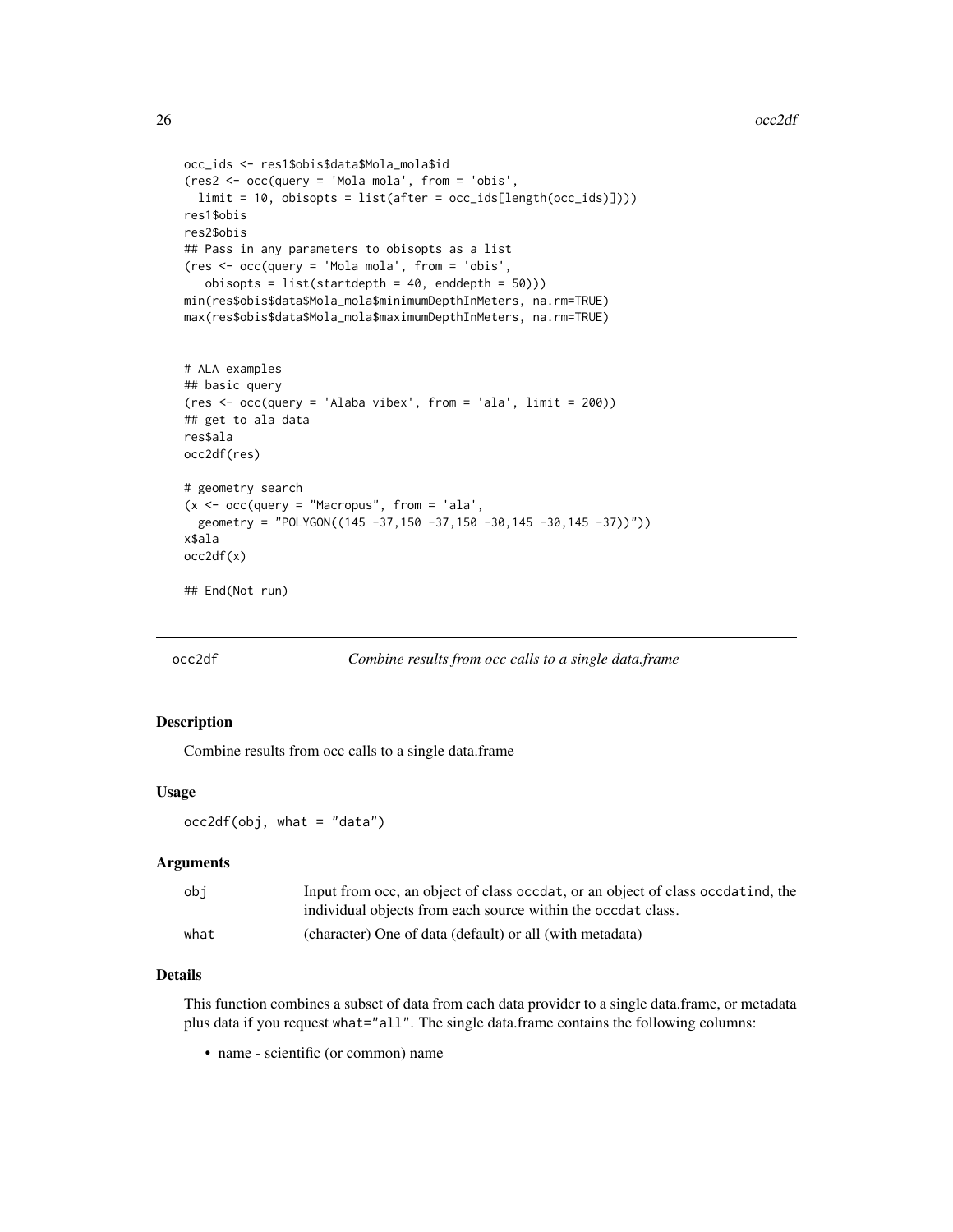### <span id="page-26-0"></span>occ\_names 27

- longitude decimal degree longitude
- latitude decimal degree latitude
- prov data provider
- date occurrence record date
- key occurrence record key

#### Examples

```
## Not run:
# combine results from output of an occ() call
spnames <- c('Accipiter striatus', 'Setophaga caerulescens',
  'Spinus tristis')
out <- occ(query=spnames, from='gbif', gbifopts=list(hasCoordinate=TRUE),
  limit=10)
occ2df(out)
occ2df(out$gbif)
out <- occ(
  query='Accipiter striatus',
  from=c('gbif','bison','ebird','inat'),
  gbifopts=list(hasCoordinate=TRUE), limit=2)
occ2df(out)
occ2df(out$bison)
# or combine many results from a single data source
spnames <- c('Accipiter striatus', 'Spinus tristis')
out <- occ(query=spnames, from='gbif', limit=2)
occ2df(out$gbif)
## End(Not run)
```
<span id="page-26-1"></span>occ\_names *Search for species names across many data sources.*

#### Description

Search for species names across many data sources.

#### Usage

```
occ_names(
  query = NULL,
  from = "gbif",
  limit = 100,
  rank = "species",
  callopts = list(),
  gbifopts = list(),bisonopts = list())
```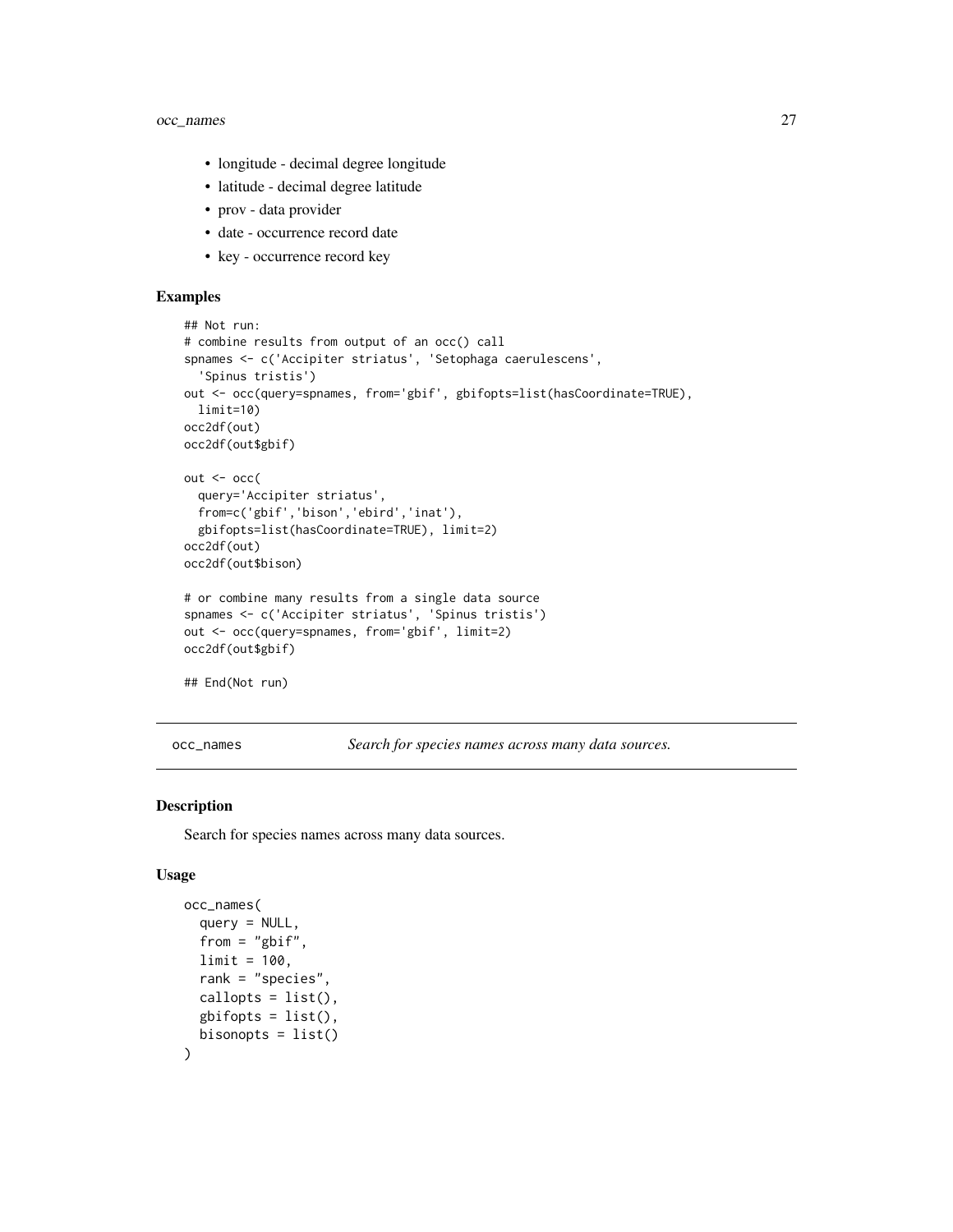#### <span id="page-27-0"></span>Arguments

| query     | (character) One to many names. Either a scientific name or a common name.<br>Only scientific names supported right now.                                                                                   |
|-----------|-----------------------------------------------------------------------------------------------------------------------------------------------------------------------------------------------------------|
| from      | (character) Data source to get data from, any combination of gbif or bison                                                                                                                                |
| limit     | (numeric) Number of records to return. This is passed across all sources. To<br>specify different limits for each source, use the options for each source (gbifopts,<br>bisonopts). See Details for more. |
| rank      | (character) Taxonomic rank to limit search space. Used in GBIF, but not used in<br>BISON.                                                                                                                 |
| callopts  | Options passed on to crul:: HttpClient(), e.g., for debugging curl calls, set-<br>ting timeouts, etc.                                                                                                     |
| gbifopts  | (list) List of named options to pass on to rgbif::name_lookup(). See also<br>occ_names_options()                                                                                                          |
| bisonopts | (list) List of named options to pass on to rbison: :bison_tax(). See also<br>occ_names_options()                                                                                                          |

#### Details

Not all 7 data sources available from the [occ\(\)](#page-12-1) function are available here, as not all of those sources have functionality to search for names.

We strongly encourage you to use the taxize package if you want to search for taxonomic or common names, convert common to scientific names, etc. That package was built exactly for that purpose, and we only provide a bit of name searching here in this function.

#### See Also

Other queries: [occ\\_names\\_options\(](#page-28-1)), [occ\\_options\(](#page-29-1)), [occ\(](#page-12-1)), [spocc\\_objects](#page-0-0)

#### Examples

```
## Not run:
# Single data sources
## gbif
(res <- occ_names(query = 'Accipiter striatus', from = 'gbif'))
head(res$gbif$data[[1]])
## bison
(res <- occ_names(query = '*bear', from = 'bison'))
res$bison$data
```
## End(Not run)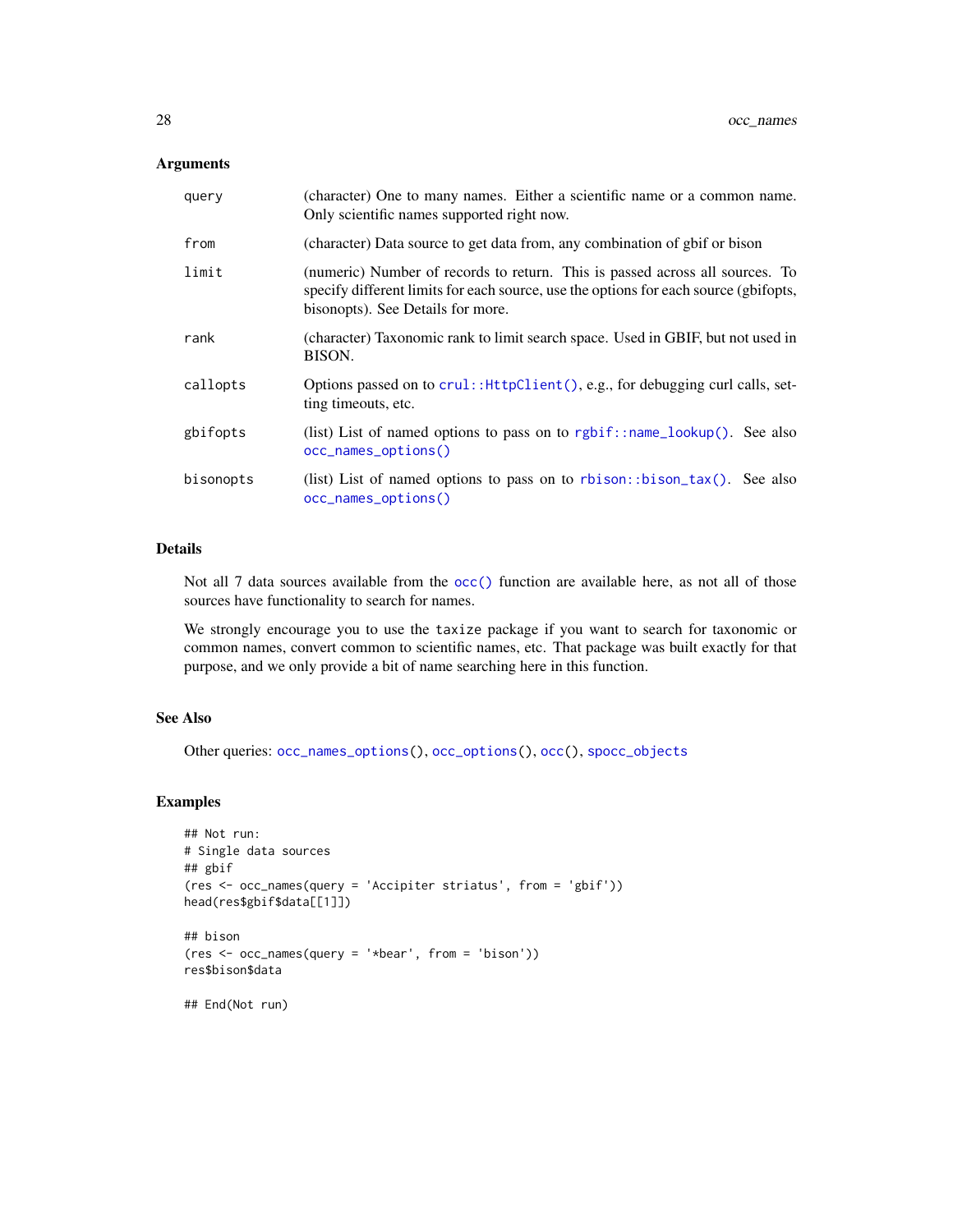<span id="page-28-1"></span><span id="page-28-0"></span>occ\_names\_options *Look up options for parameters passed to each source for occ\_names function*

#### Description

Look up options for parameters passed to each source for occ\_names function

#### Usage

```
occ_names_options(from = "gbif", where = "console")
```
#### Arguments

| from  | (character) Data source to get data from, any combination of gbif or bison. Case                                                     |
|-------|--------------------------------------------------------------------------------------------------------------------------------------|
|       | doesn't matter.                                                                                                                      |
| where | (character) One of console (print to console) or html (opens help page, if in<br>non-interactive R session, prints help to console). |
|       |                                                                                                                                      |

# Details

Any of the parameters passed to e.g. [rgbif::name\\_lookup\(\)](#page-0-0) from the rgbif package can be passed in the associated gbifopts list in [occ\(\)](#page-12-1).

Note that the from parameter is lowercased within the function and is called through match.arg first, so you can match on unique partial strings too (e.g., 'rb' for 'rbison').

#### Value

Opens up the documentation for the function that is used internally within the occ function for each source.

#### See Also

```
Other queries: occ_names(), occ_options(), occ(), spocc_objects
```
#### Examples

```
## Not run:
# opens up documentation for this function
occ_names_options()
```

```
# Open up documentation for the appropriate search function for each source
occ_names_options('gbif')
occ_names_options('bison')
```
# Or open in html version occ\_names\_options('bison', 'html')

## End(Not run)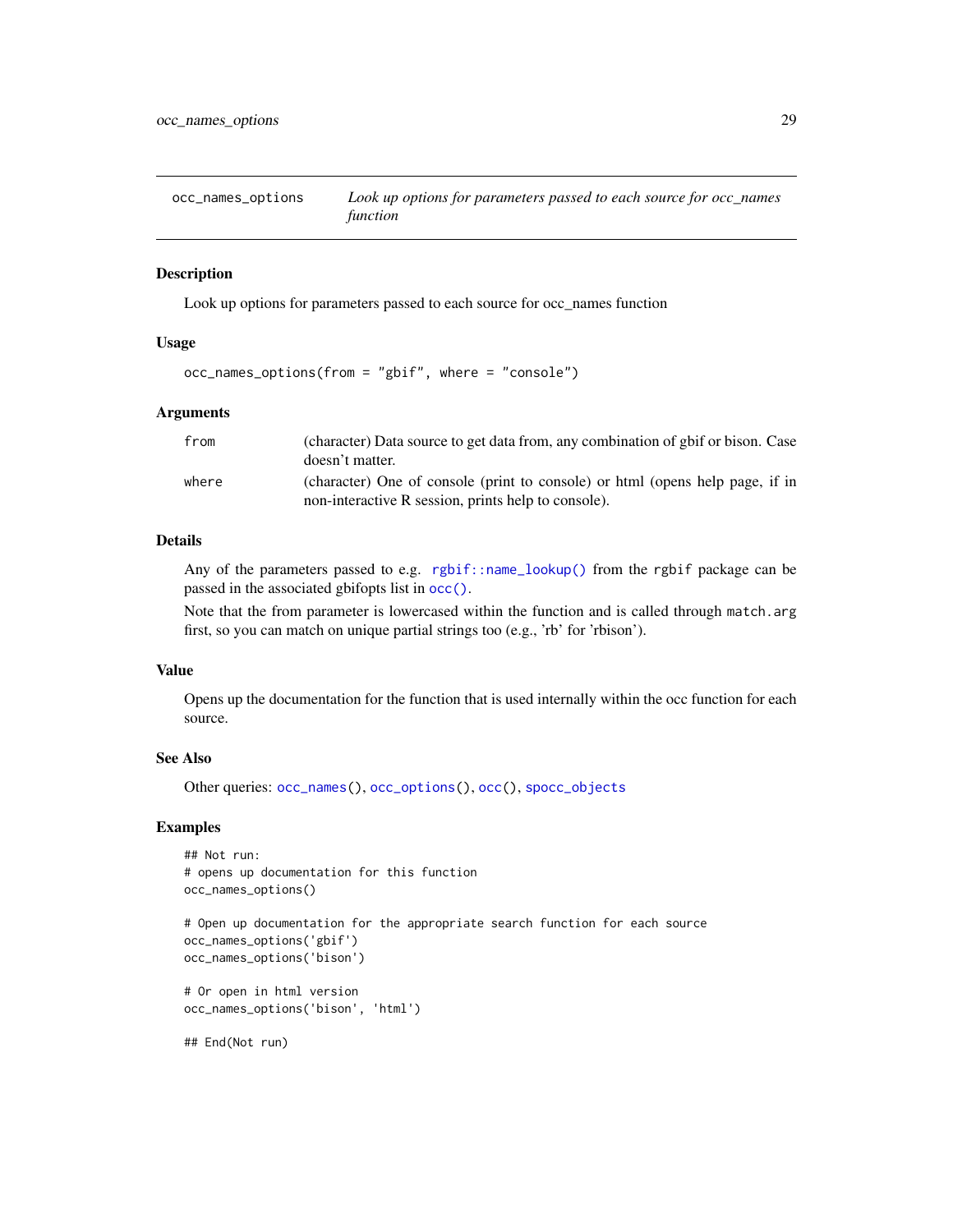<span id="page-29-1"></span><span id="page-29-0"></span>

#### Description

Look up options for parameters passed to each source

#### Usage

```
occ_options(from = "gbif", where = "console")
```
#### Arguments

| from  | (character) Data source to get data from, any combination of gbif, bison, ebird,<br>idigibio and/or vertnet. Case doesn't matter, inat is not included here, see that<br>package's help docs. |
|-------|-----------------------------------------------------------------------------------------------------------------------------------------------------------------------------------------------|
| where | (character) One of console (print to console) or html (opens help page, if in<br>non-interactive R session, prints help to console).                                                          |

#### Details

Any of the parameters passed to e.g. [rgbif::occ\\_data\(\)](#page-0-0) from the rgbif package can be passed in the associated gbifopts list in [occ\(\)](#page-12-1)

Note that the from parameter is lowercased within the function and is called through match.arg first, so you can match on unique partial strings too (e.g., 'rv' for 'rvertnet').

#### Value

Opens up the documentation for the function that is used internally within the occ function for each source.

#### See Also

```
Other queries: occ_names_options(), occ_names(), occ(), spocc_objects
```
### Examples

```
## Not run:
# opens up documentation for this function
occ_options()
```

```
# Open up documentation for the appropriate search function for each source
occ_options('gbif')
occ_options('ebird')
occ_options('bison')
occ_options('idigbio')
occ_options('vertnet')
```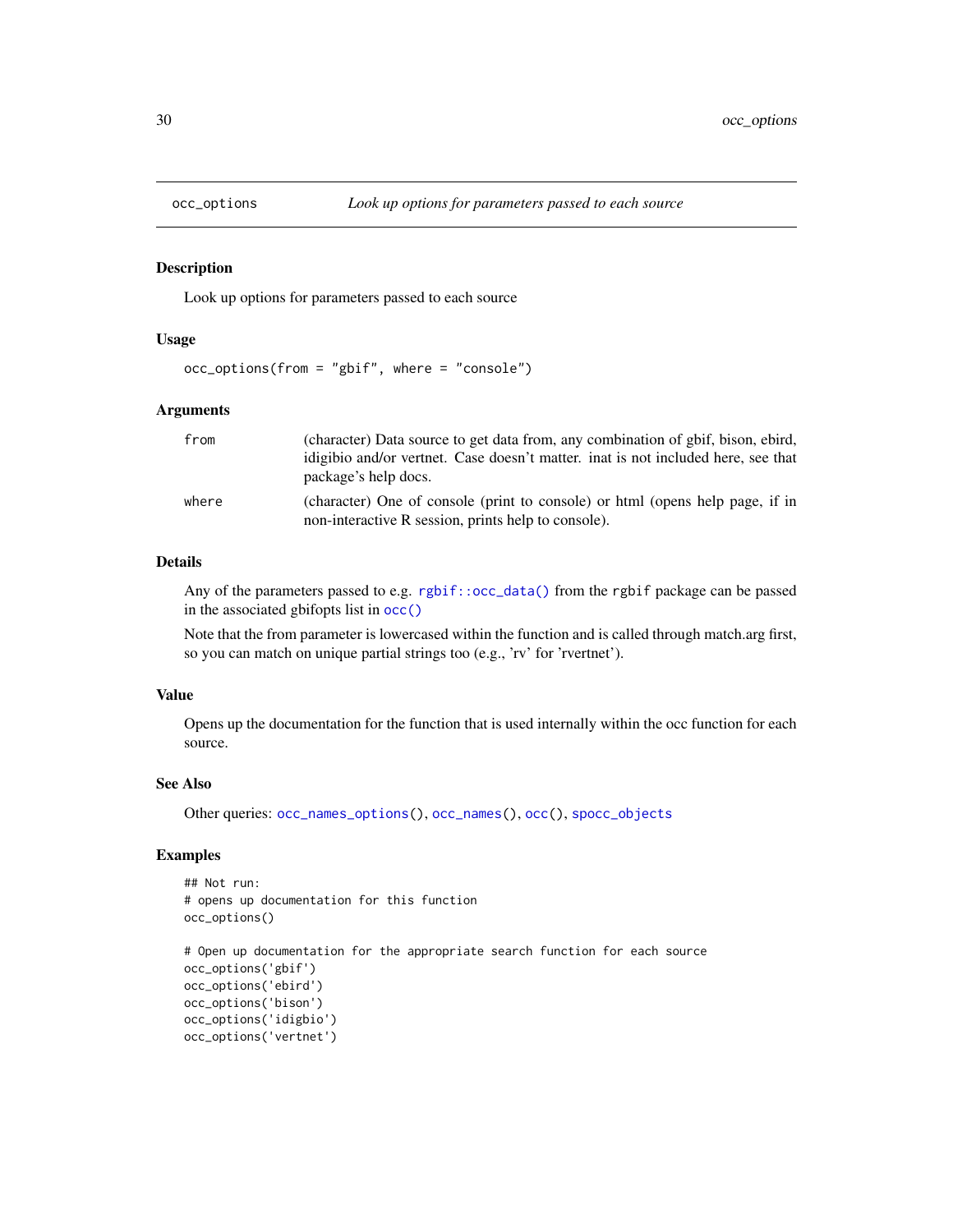<span id="page-30-0"></span>spocc\_duplicates 31

```
# Or open in html version
occ_options('bison', 'html')
## End(Not run)
```
<span id="page-30-2"></span>spocc\_duplicates *A note about duplicate occurrence records*

#### Description

BEWARE: spocc provides you a nice interface to many data providers for species occurrence data. However, in cases where you request data from GBIF *in addition* to other data sources, there could be duplicate records. This is because GBIF is, to use an ecology analogy, a top predator, and pulls in data from lower nodes in the food chain. For example, iNaturalist provides data to GBIF, so if you search for occurrence records for *Pinus contorta* from iNaturalist and GBIF, you could get, for example, 20 of the same records.

We think a single R interface to many occurrence record providers will provide a consistent way to work with occurrence data, making analyses and vizualizations more repeatable across providers.

For cleaning data, see packages scrubr () and CoordinateCleaner ()

Do get in touch with us if you have concerns, have ideas for eliminating duplicates

<span id="page-30-1"></span>

wkt\_vis *Visualize well-known text area's on a map.*

#### Description

This can be helpful in visualizing the area in which you are searching for occurrences with the [occ\(\)](#page-12-1) function.

#### Usage

 $wkt\_vis(x, zoom = 6, maptype = "ternain", browse = TRUE)$ 

#### Arguments

| $\mathsf{x}$ | Input well-known text area (character)                                                   |
|--------------|------------------------------------------------------------------------------------------|
| zoom         | Zoom level, defaults to 6 (numeric)                                                      |
| maptype      | Map type, default is terrain (character)                                                 |
| browse       | Open in browser or not. If not, gives back path to html file. Default: TRUE<br>(logical) |

#### Details

Uses Mapbox's map layers, openes in your default browser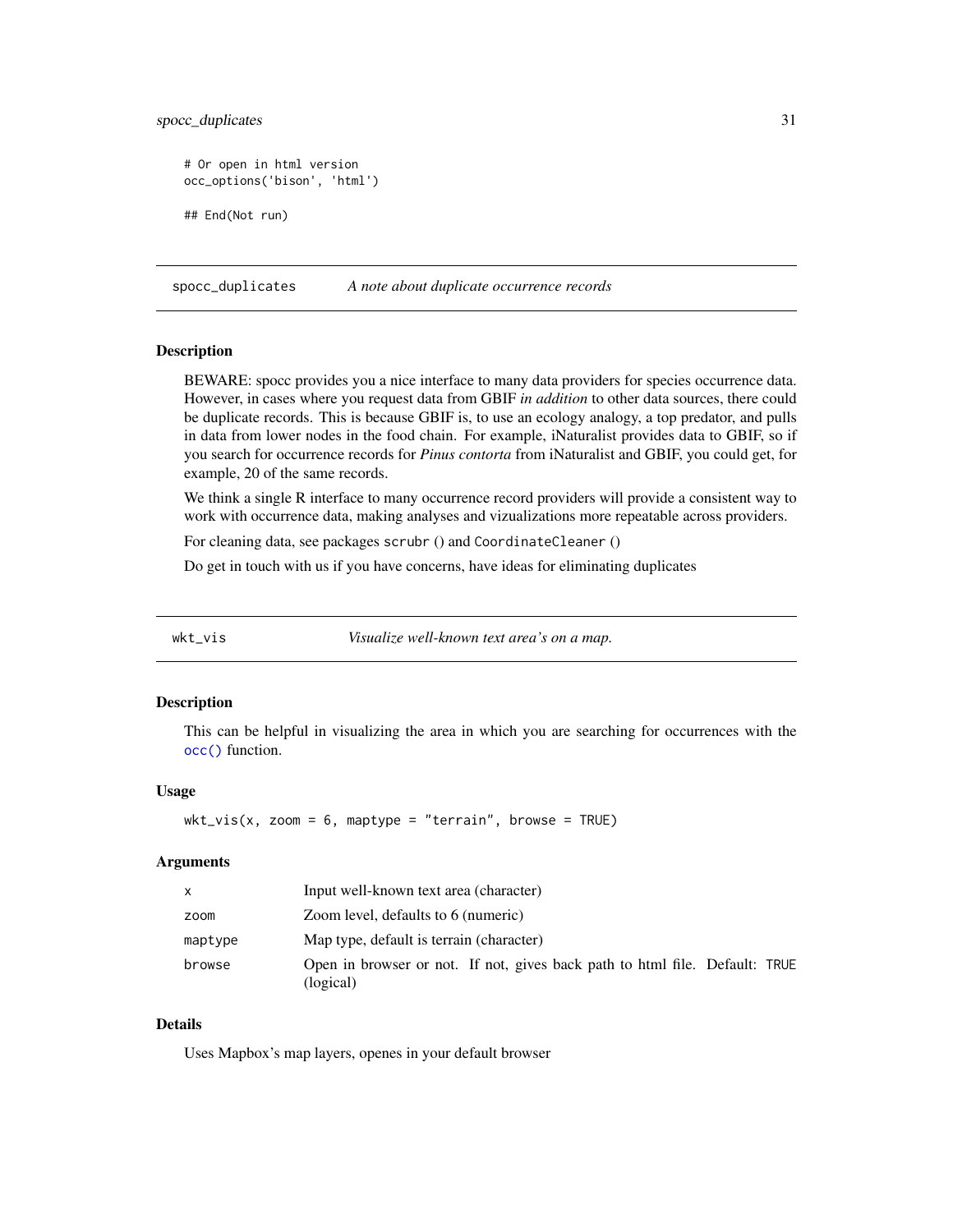#### <span id="page-31-0"></span>See Also

Other bbox: [bbox2wkt\(](#page-10-1))

# Examples

```
## Not run:
poly <- 'POLYGON((-111.06 38.84, -110.80 39.37, -110.20 39.17, -110.20 38.90,
     -110.63 38.67, -111.06 38.84))'
wkt_vis(poly)
poly2 <- 'POLYGON((-125 38.4,-125 40.9,-121.8 40.9,-121.8 38.4,-125 38.4))'
wkt_vis(poly2)
# Multiple polygons
x <- "POLYGON((-125 38.4, -121.8 38.4, -121.8 40.9, -125 40.9, -125 38.4),
(-115 22.4, -111.8 22.4, -111.8 30.9, -115 30.9, -115 22.4))"
wkt_vis(x)
# don't open in browser
poly2 <- 'POLYGON((-125 38.4,-125 40.9,-121.8 40.9,-121.8 38.4,-125 38.4))'
wkt_vis(poly2, browse = FALSE)
```
## End(Not run)